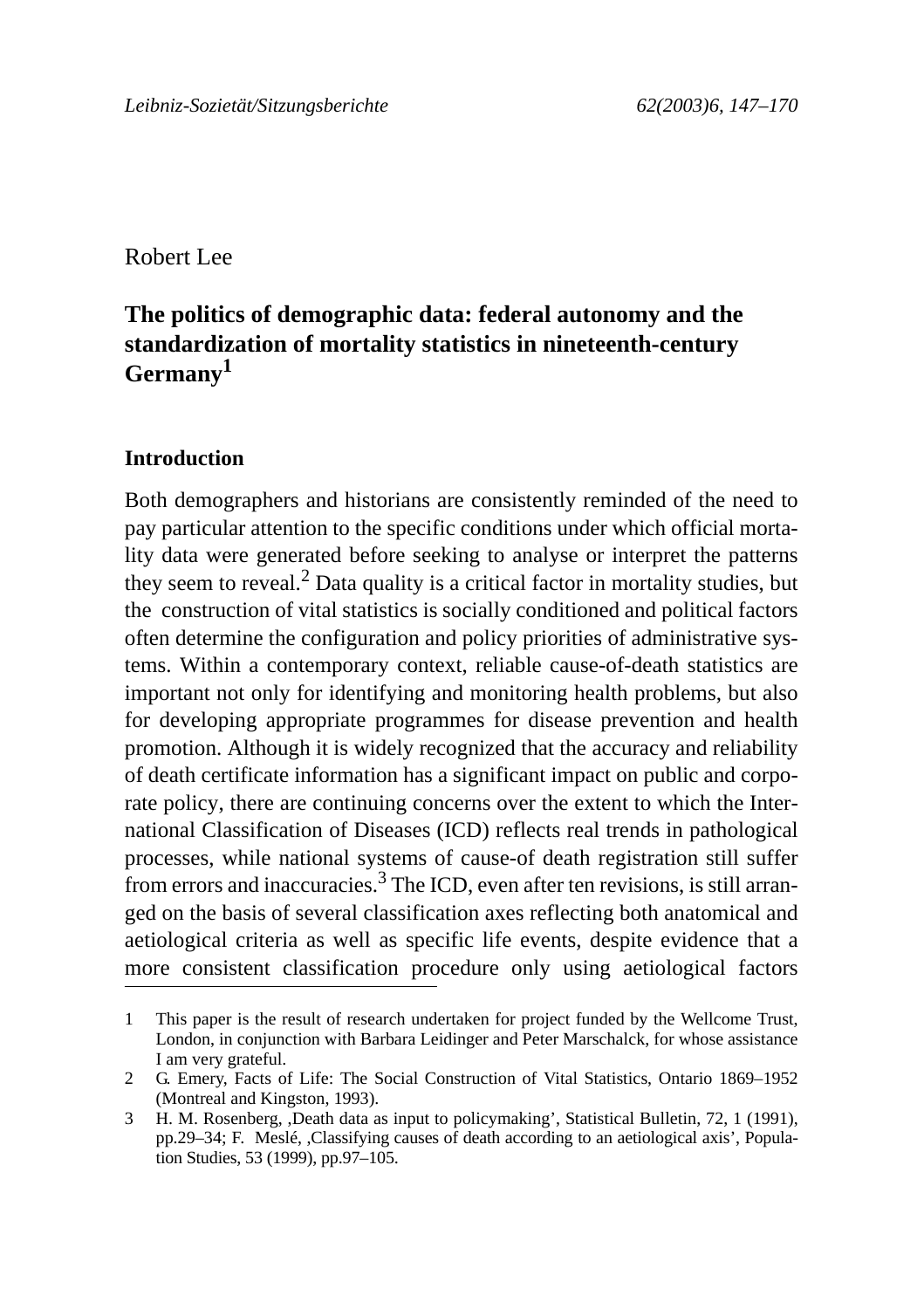would generate a different picture of mortality trends.<sup>4</sup> Recent studies of administrative procedures in individual states have also highlighted the persistence of a wide range of problems, including deficiencies in the registration system itself, the impossibility of distinguishing between direct causes of death and underlying or contributory conditions involving complex diseases or uncertain pathogenesis, as well as bureaucratic impediments to the production of high-quality data.<sup>5</sup>

From the mid-nineteenth century onwards there was increasing concern among statisticians and medical practitioners over the accuracy of cause-ofdeath registration systems and the reliability of individual classification schemes. In general, the development of more sophisticated approaches to the analysis of mortality data in the second half of the nineteenth century was dependent on a number of factors, including important transitions in medical theories of disease, the implementation of obligatory post-mortem examination and improvements in cause-of-death classification systems. The adoption of the ICD in 1893 finally provided a basis for improving the quality of national data and for generating comparative mortality statistics. Although Germany, in general, had a good reputation as far as the quality of its demographic data was concerned and German representatives played an important role in the deliberations of the International Statistics Institute, it was not until 1905 that a standardized scheme for classifying individual causes of death was adopted and it was only in 1932 that Germany finally accepted the ICD. To a large extent, the delay in implementing a uniform approach to the collation, analysis and publication of mortality data was due to the persistence of a federal state framework in Germany, even after the achievement of political unification in 1871, which facilitated the continuation of local practices and

<sup>4</sup> J. Vallin, ,La evolucion de la mortalidad por causas en Francia desde 1925: problemas y soluciones', Boletin de la Asociacion de Demografia Historica, 8, 2 (1990), pp.11–35; F. Meslé and J. Vallin, ,Reconstructing long-term series of causes of death: the case of France', Historical Methods, 29, 2 (1996), pp.72–87.

<sup>5</sup> D.G. Hoel, E. Ron, R. Carter and K. Mabuchi, ,Influence of death certificate errors on cancer mortality trends', Journal of the National Cancer Institute, 85, 13 (1993), pp.1,063–68; J. Ashley and T. Devis, ,Death certification from the point of view of the epidemiologis', Population Trends, 67 (1992), pp.22–28; M.-H. Bouvier-Colle, N. Varnoux, P. Costes and F. Hatton, ,Reasons for the underreporting of maternal mortality in France, as indicated by a survey of all deaths among women of childbearing age', International Journal of Epidemiology, 20, 3 (1991), pp.717–721. Widespread political changes can also affect the quality of demographic data, see B Anderson, K. Katus and B.D. Silver, ,Developments and prospects for population statistics in countries of the former Soviet Union', Population Index, 60, 1 (1994), pp.4–20.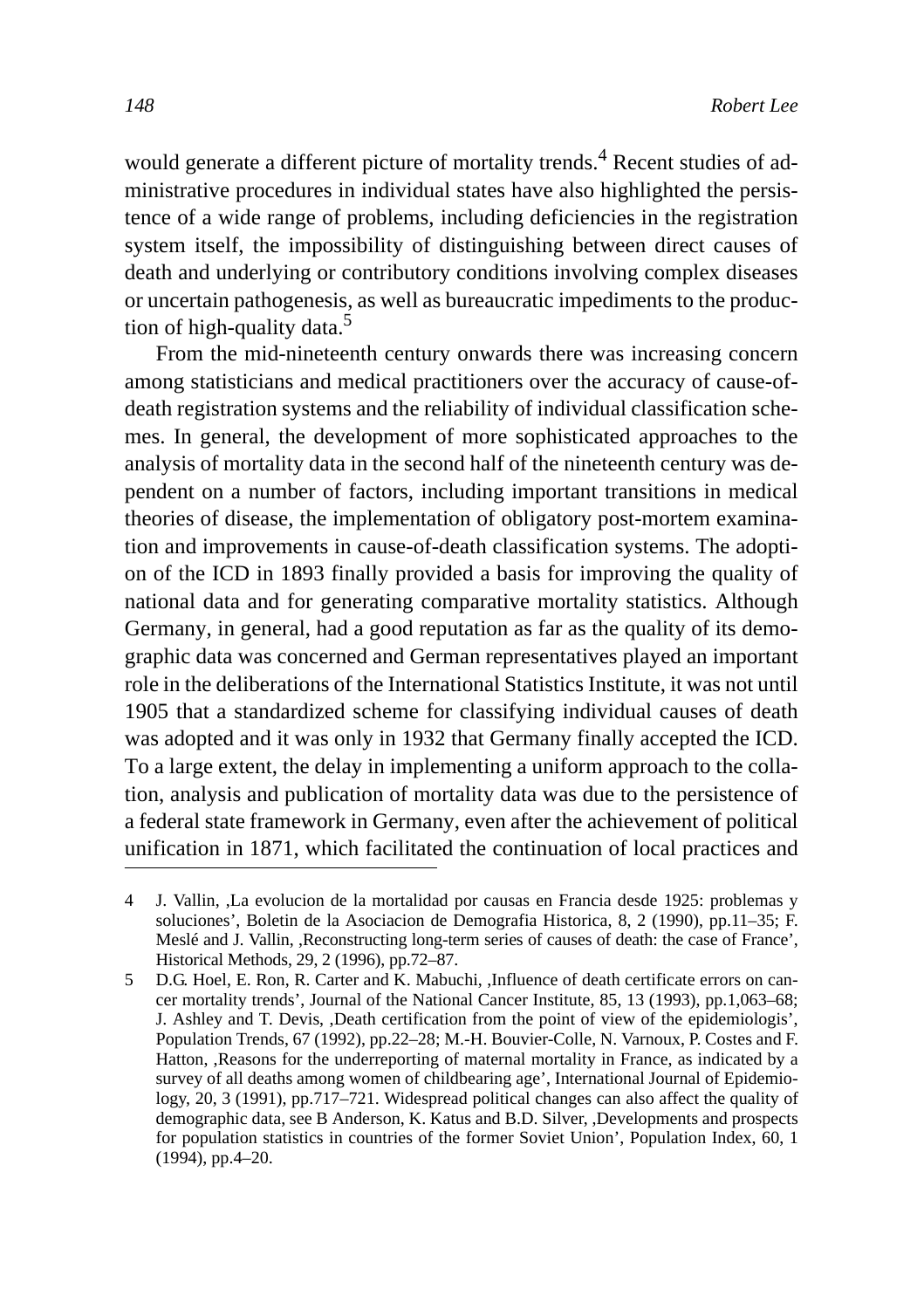administrative arrangements. This paper will examine the historical development of cause-of-death reporting in nineteenth-century Germany within the context of a federal system of health administration. It will assess the extent to which the quality and comparability of demographic data was compromised by the federal structure of political power and by institutional rigidities in individual states, while persistent difficulties in implementing a standardized cause-of-death classification scheme, in turn, affected not only the analysis and interpretation of mortality trends, but also the specific focus and direction of public health policy. Within a wider context, the difficulties encountered in improving the reliability of German mortality data, even after the creation of the Empire, illustrate the continued powers of the individual states to resist any move to more centralized structures and the substantial transaction costs associated with a constitutional framework which guaranteed a high degree of federal autonomy.<sup>6</sup>

#### **The case for convergence and reform**

During the nineteenth century wider debates on the political desirability of German unification reinforced concern over the continued diversity in causeof-death classification schemes and underlying deficiencies in the registration procedures of individual states. The case for convergence in managing causeof-death registration was reinforced by a number of factors. Firstly, developments in medical theory, reinforced by the publication of research-based journals and a growing emphasis on specific disease entities, contributed to professional dissatisfaction with a symptom-based classification and culminated in the defeat of ancient humoralism. Instead of attributing diseases to a wide range of sufficient causes, medical practitioners increasingly sought to establish a universal necessary cause for each disease.<sup>7</sup> From the mid-nineteenth century onwards, physicians and their professional associations in Germany advocated the introduction of standardized cause-of-death statistics as a prerequisite for the scientific understanding of illness and disease. Although the medical reform movement initially lost some of its momentum after

<sup>6</sup> D. Blackbourn, The Long Nineteenth Century. Fontana History of Europe 1780–1918 (London, 1997), pp.265–266.

<sup>7</sup> T.H. Broman, The transformation of German academic medicine 1750–1820 (Cambridge, 1996); G. Alter and A.G. Carmichael, ,Reflections on the classification of causes of death', Continuity and Change, 12, 2 (1997), pp.169–174; G. Risse, ,Cause of death as a historical problem', Continuity and Change, 12, 2 (1997), pp.175–188; K.C Carter, ,Cause of disease and cause of death', Continuity and Change, 12, 2 (1997), pp.189–198.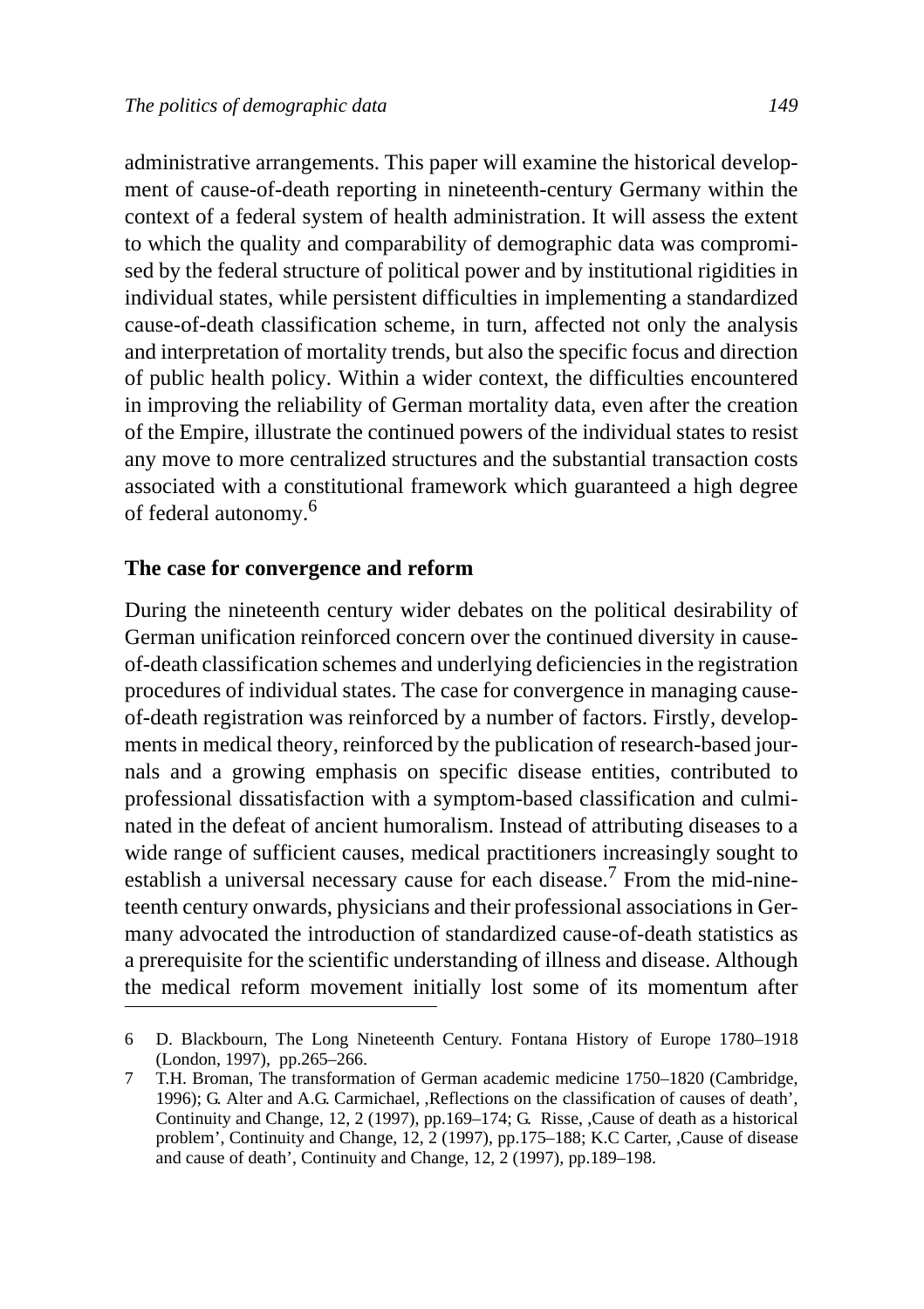1848–49, Friedrich Beneke, personal physician to the Grand Duke of Oldenburg and founder of the Association for Joint Activities for the Promotion of Scientific Therapeutics, submitted a paper to the German states in 1857 which emphasized the need to introduce standardized mortality and morbidity statistics, including a uniform cause-of-death classification scheme. The proposal met with a mixed response. It served as the starting point for the preparation of a new cause-of-death classification scheme in Prussia (introduced in 1858), but the Bremen authorities, while accepting that the existing cause-of-death data were 'completely illusory', felt unable to introduce a system of compulsory post-mortem examination which was accepted as a precondition for any meaningful improvement in mortality statistics.<sup>8</sup>

Secondly, public health protagonists, whether individually or collectively, reinforced the case for the compilation and publication of uniform cause-ofdeath statistics in the belief that they would confirm the efficacy of sanitary reform. A better understanding of disease was associated directly with notions of prevention and therapy and a belief that predisposing causes were normally controllable.9 Various hygiene associations and societies for medical statistics played an active role in petitioning the North German Confederation and, after 1871, the *Reichstag* with proposals for creating central state institutions which could standardize mortality statistics and improve public health policy. From 1869 onwards, one of the leading public health journals (the *Deutsche Vierteljahrsschrift für öffentliche Gesundheitspflege*) regularly published articles that highlighted the need for a uniform cause-of-death classification scheme. Contributors to the journal condemned the ,many deficiencies' of existing practices, the lack of statistical training among medical officers, and the unreliable mortality data of ,national' statistical offices.<sup>10</sup> Public health experts, like many physicians, also explicitly preferred a classification scheme based on ,real aetiology' as the most effective means of establishing coherent pathological processes and confirming the efficacy of sanitary reform measures.<sup>11</sup>

<sup>8</sup> H. Ploss, Über das Gesundheitswesen und seine Regelung im Deutschen Reiche (Leipzig, 1882), p.20; Staatsarchiv Bremen, 4, 21–3.

<sup>9</sup> C. Hamlin, ,Predisposing Causes and Public Health in Early Nineteenth-Century Medical Though', Social History of Medicine, 5, 1 (1992), p.55.

<sup>10</sup> H. Wasserfuhr, ,Zur Organisation der Sterblichkeitsstatistik', Deutsche Vierteljahrsschrift für öffentliche Gesundheitspflege, 4 (1872), pp.185–199; idem., ,Die Organisation der Sterblichkeitsstatistik in Elsass-Lothringen', Deutsche Vierteljahrsschrift für öffentliche Gesundheitspflege, 7 (1875), pp.356–361.

<sup>11</sup> Meslé, ,Classifying causes of death'.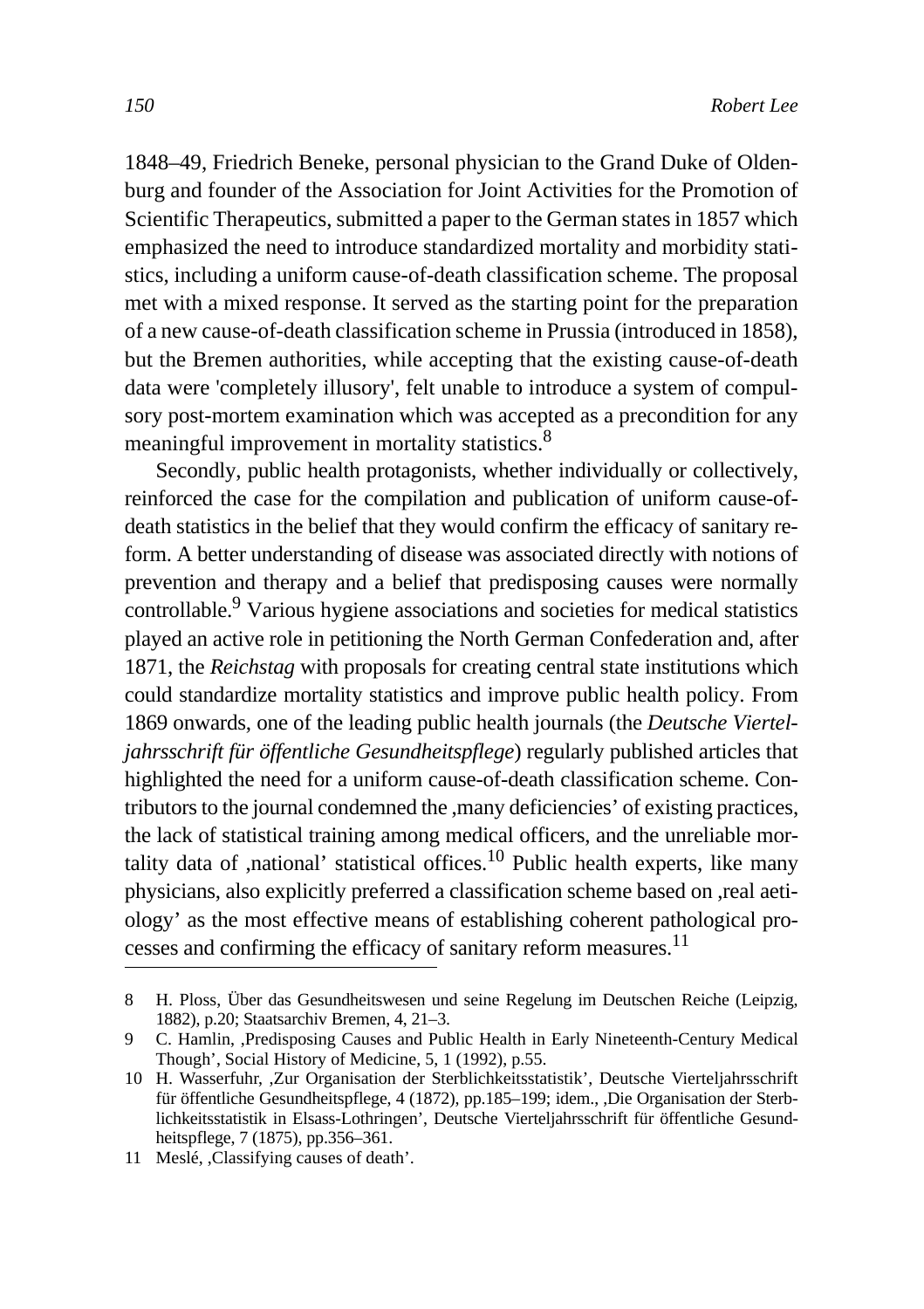Thirdly, the pressure to standardize mortality data and create a uniform cause-of-death classification scheme in Germany was reinforced by collaboration amongst statisticians at an international level. Statisticians were increasingly aware of the deficiencies in national classification systems and had an explicit professional interest in encouraging a concerted move towards greater standardization. The International Statistical Congress in Brussels in 1853 initiated a wider discussion of this issue, and the first draft of an international register of causes of death was produced at subsequent congresses in Paris (1855) and Vienna (1857). These proposals, however, remained contentious: they attracted considerable criticism from individual European states and were subject to a lengthy process of amendment and modification. The achievement of a clear consensus proved to be problematic even among the various German Länder. Prussia had not sent an official representative to the Vienna Congress and many of the smaller German states failed to participate in a subsequent meeting in September 1857 convened to discuss the foundation of a German Statistical Association.<sup>12</sup> It was not until 1891 that the International Statistics Institute (at Bertillon's suggestion) convened a commission to review the cause-of-death classification scheme which led to the acceptance in 1893 of three schemes based on 44, 61 and 91 disease categories.<sup>13</sup> In 1900 an abbreviated scheme with 36 major headings and a more detailed list of 179 individual causes of death were published following deliberations at the Paris International Conference, while a further scheme for use in hospitals was drawn up with 198 specific headings.14 The fact that the new ICD scheme was adopted by a number of German cities further reinforced the case for standardization, at a time when urban statisticians (organised in the *Verband deutscher Städtestatistiker*) were increasingly active as a pressure group which demanded further improvements in the classification of causes of death.15

Finally, the unification of Germany in 1871 provided the necessary political context for the eventual standardization of mortality statistics and the introduction of a uniform cause-of-death classification scheme, particularly as the new constitution envisaged the creation of a central health service. Despite continued adherence to a federal framework which allowed constituent states a signifi-

<sup>12</sup> Generallandesarchiv Karlsruhe, 236/10177.

<sup>13</sup> M. Huber, ,Rapport sur les modes to Constation des Décès et de leurs causes', Bulletin de l'Institut International de Statistique, 22, 2 (1926), pp. 23–66.

<sup>14</sup> B. Leidinger, W. R. Lee and P. Marschalck, ,Enforced convergence: political change and cause-of-death registration in the Hansestadt Bremen, 1860–1914', Continuity and Change, 12, 2. (1997), p. 233.

<sup>15</sup> Staatsarchiv Bremen, 3–M.1.d.8.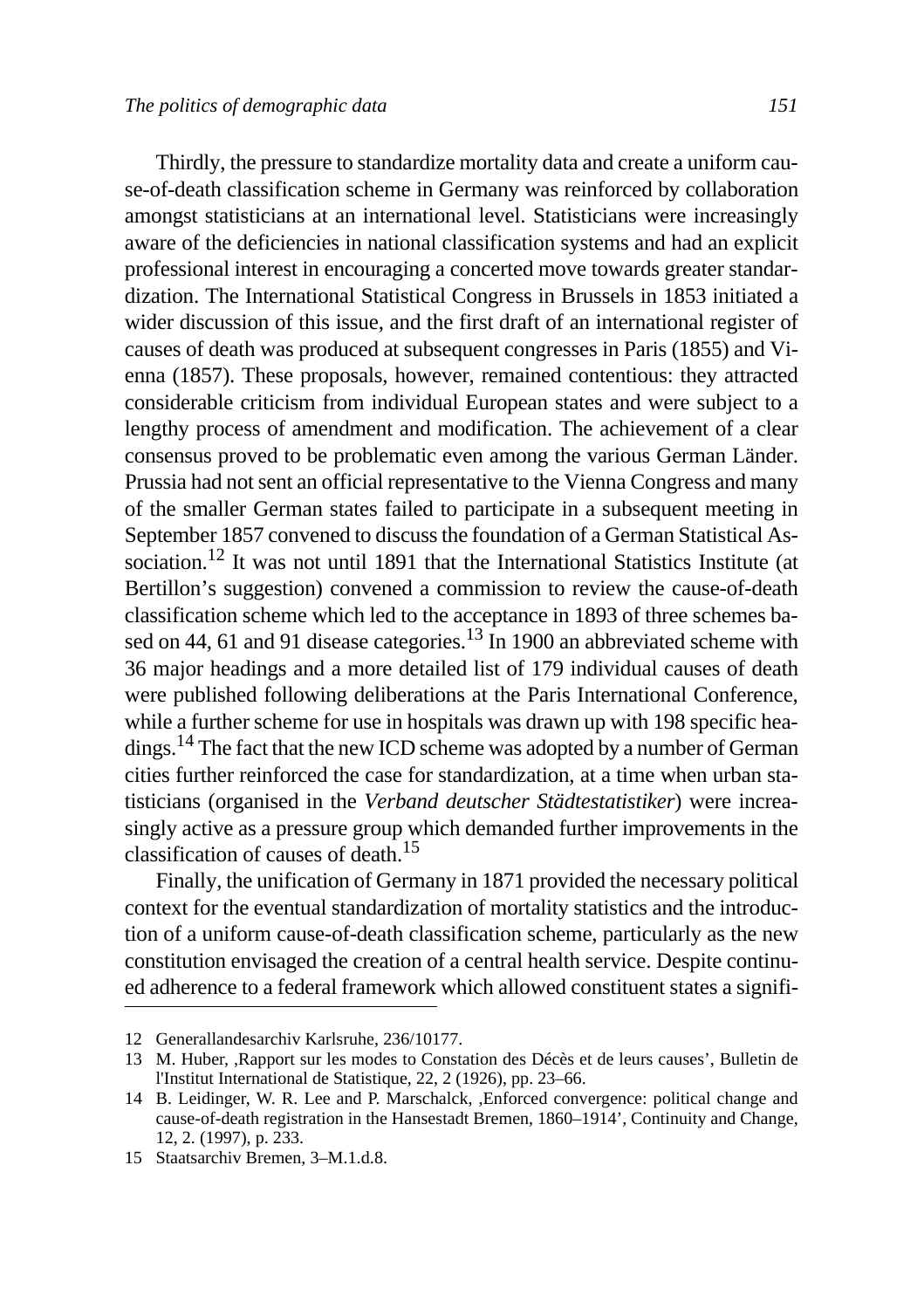cant degree of autonomy in configuring public health policy, the establishment of the Imperial Health Office (IHO) in 1876 was an important step towards the eventual introduction of standardized medical and mortality statistics. Following the International Statistical Conference in Budapest (29th August–11th September, 1876), the IHO requested in October of the same year the submission of mortality data from all towns and cities with a population of 15,000 inhabitants or more, despite the fact that this involved a number of additional calculations by state statistical offices.<sup>16</sup> It was increasingly recognised that the level of variation in disease classification by individual states was too pronounced and a commission was convened in 1890, consisting of representatives of the federal states, as well as statisticians and representatives of the legal and medical professions, with the explicit aim of constructing a uniform cause-ofdeath classification scheme. This came into operation in 1892, but it was only adopted by ten of Germany's federal states.<sup>17</sup> Moreover, the scheme (known as the *ältere System*) retained several classification axes with causes of death determined both on the basis of aetiological criteria and the localized site of specific diseases. Specific causes of death were restricted to particular age groups (so that 'weakness' was restricted to infants dying within their first year of life), while neoplasms were restricted to the age group  $15-60$ .<sup>18</sup> Only primary causes of death were to be recorded, despite the relevance of contributory conditions for establishing actual causation, and potential biases were introduced because contemporary political and public health concerns led to a special emphasis on infant deaths and infectious diseases. More importantly, no attempt was made to impose a uniform registration procedure.

Indeed, it was not until 1905 that Germany finally implemented a scheme that incorporated a standardized system of classifying individual causes of death (the so-called *jüngere System*). The new scheme included a detailed register of 335 causes of death, which were incorporated into 23 disease groups with nine sub-headings. As in 1892, emphasis was placed on infectious diseases (particularly tuberculosis) and the various causes of both infant and violent deaths. Important changes were introduced in relation to specified age-groups: the adult age-group 15–60 was now sub-divided into two separate categories (15–30 and 30–60), while a clearer distinction was drawn in recording deaths amongst the elderly between those aged between 60 and 70 and those of 70 years or more. The 1905 scheme reflected an overriding concern to improve the

<sup>16</sup> Staatsarchiv Bremen, 4,57/4–6.

<sup>17</sup> Generallandesarchiv Karlsruhe, Justizministerium 234/6401.

<sup>18</sup> Leidinger et al., ,Enforced convergence', p. 231.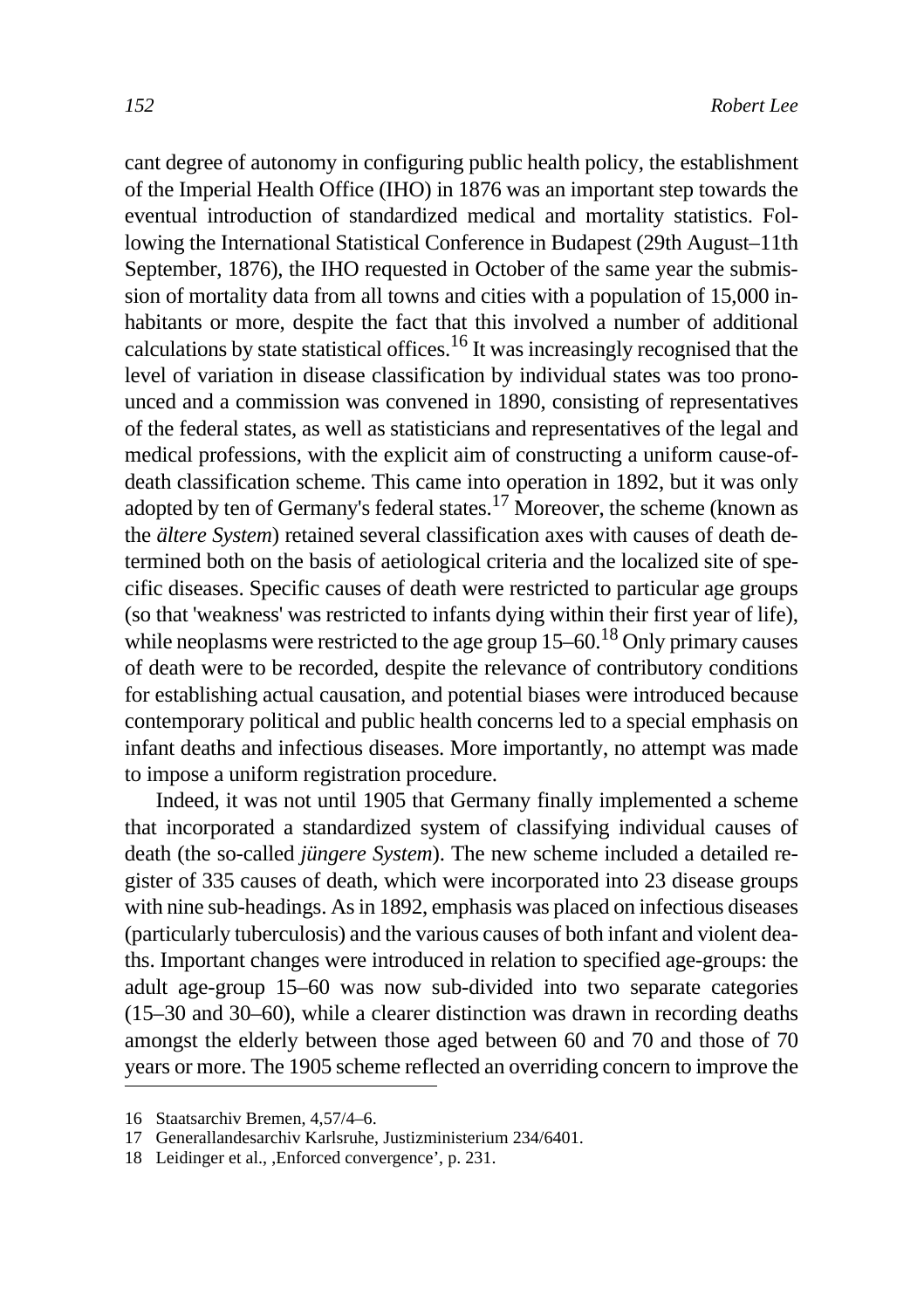quality of cause-of-death registration and included a wide range of detailed instructions. If other causes of death were registered, general, symptom-based descriptions (such as ,weakness of the heart' or ,paralysis of the lungs') were simply to be omitted. Priority was to be given to acute rather than chronic illnesses and in cases of multiple causality, the probable original disease was to be registered. 19 Apart from the inclusion of appendicitis as an additional cause of death in 1907, this classification scheme was retained until 1932, when Germany finally adopted the ICD system.<sup>20</sup> Prior to the outbreak of the First World War, however, no further progress was made towards the introduction of a compulsory system of post-mortem examination. Indeed, by the late-1920s the German system of cause-of-death registration was increasingly regarded as defective: it was unsystematic, too detailed in its treatment of infectious diseases and too summary in listing diseases of specific organs.<sup>21</sup>

Despite the achievement of political unification in 1871 and a growing awareness in many quarters of the importance of standardized cause-of-death data for the analysis of mortality trends and for the formulation of appropriate public health measures, Germany did not introduce a uniform classification scheme until 1905; deficiencies were still evident in the management of the registration process in the 1920s; and a final decision to adopt the ICD was not made until 1932.

The remaining sections of this paper will examine the factors that undermined the attempt to generate uniform cause-of-death statistics and restricted both the comparability of cause-of-death data and the quality of contemporary mortality analysis. The significance of institutional rigidities at the federal state level will be analysed with particular reference to the city-state of Bremen.

#### **Federalism and state health administration**

Despite the territorial re-configuration of Germany as a result of the Napoleonic Wars, there were still 39 separate states in 1815. Many states sought to reinforce their 'national' legitimacy and pursued different policies in relation to a wide range of developmental issues. Federalism reinforced the 'monarchical principle' and, with few exceptions, there was no support for the centralization of political power, either in the Constitution of 1848/49 or at the creation of the

<sup>19</sup> F. Prinzing, Handbuch der medizinischen Statistik (Jena, 1906), p. 332.

<sup>20</sup> E. Würzburger, Die Bearbeitung der Statistik der Bevölkerungsbewegung durch die Statistischen Ämter im Deutschen Reiche (Allgemeines Statistisches Archiv, Ergänzungsheft 7, 1909), p. 46.

<sup>21</sup> Generallandesarchiv Karlsruhe, Justizministerium 234/6401.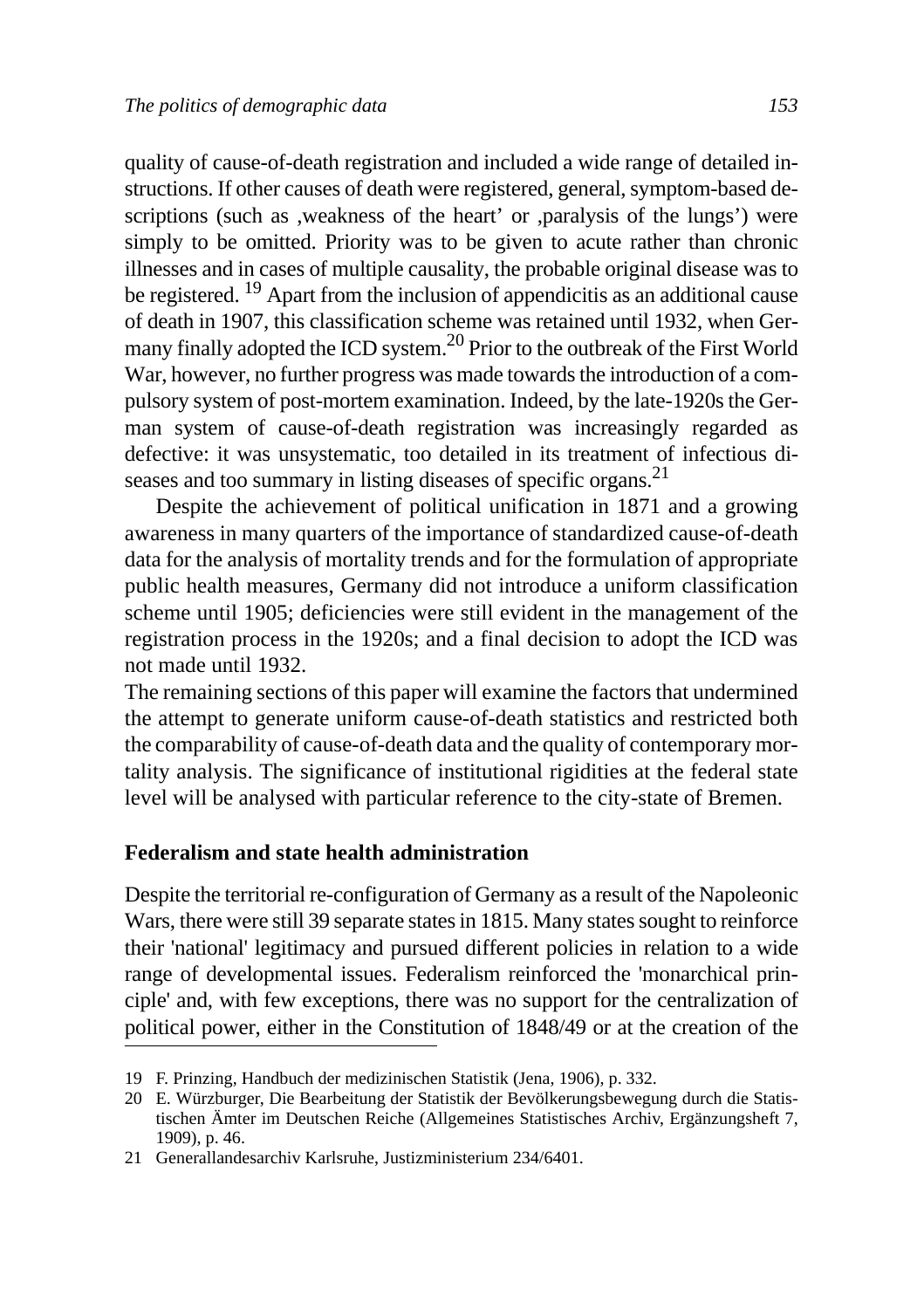North German Confederation in 1867. Moreover, political power in Germany remained fragmented even after unification in 1871. The new constitution was superimposed on a collection of previously independent states: it recognized their continued status as territorial entities; granted them their own constitutions and state parliaments; and confirmed their extensive legislative and executive powers. Only Alsace-Lorraine was to be administered directly from Berlin.22

The retention of a federal constitutional framework throughout the nineteenth century had important implications for the structure of state administration, the direction of health policy, as well as the range and quality of demographic statistics. Following the creation of both the North German Confederation and the German Empire, various arguments were advanced in favour of a central coordination of health administration and the collation of uniform medical and demographic data. Imperial agencies would be able to develop more effective solutions to contemporary health issues than individual states acting in isolation, and a central authority would be better placed to implement medical policing measures in a more successful manner. Given the continuing deficiencies of parish register data, there was a clear need for an effective reorganization by the state of mortality statistics, based on a common classification and registration system.23 However, it was quickly apparent that the *Reich* was unable to assume responsibility for health administration, as it was simply ,not feasible to proceed against state legislation or local administration or the rights of individuals by federal decree' (Virchow, 1985, pp.77,85). Even the proposal in the autumn of 1871 to create a Central Institute for Medical Statistics proved to be contentious, as it reflected persistent differences between the various advocates of public health reform.<sup>24</sup> Although the IH0 was established in 1876, it only exercised a ,passive monitoring role', and responsibility for the enactment and implementation of health administration remained the responsibility of the individual states.<sup>25</sup> The Imperial government in Berlin was certainly responsible for a number of important initiatives, including the Vaccination Law of 1874

<sup>22</sup> H. Boldt, ,Federalism as an Issue in the German Constitution of 1849 and 1871', in H. Wellenreuther, C. Schnurmann and T. Krueger (eds.), German and American Constitutional Thought. Contexts, Interaction and Historical Realities (New York, Oxford and Munich, 1990), pp.259–292; J. Roesler, ,Die misslungene Integration Elsass-Lothringens in das Deutsche Reich nach 1871 als warnendes Beispiel', Basler Zeitschrift für Geschichte und Altertumskunde, 96 (1996), pp. 127–145.

<sup>23</sup> Wasserfuhr, ,Zur Organisation der Sterblichkeitsstatistik'.

<sup>24</sup> R. Virchow, Collected Essays on Public Health and Epidemiology, Vol.1 (Canton, 1985), pp. 77, 85.

<sup>25</sup> G. Varrentrapp, ,Werden wir ein deutsches Centralgesundheitsamt erhalten?', Deutsche Vierteljahrsschrift für öffentliche Gesundheitspflege, 4 (1872), p. 145.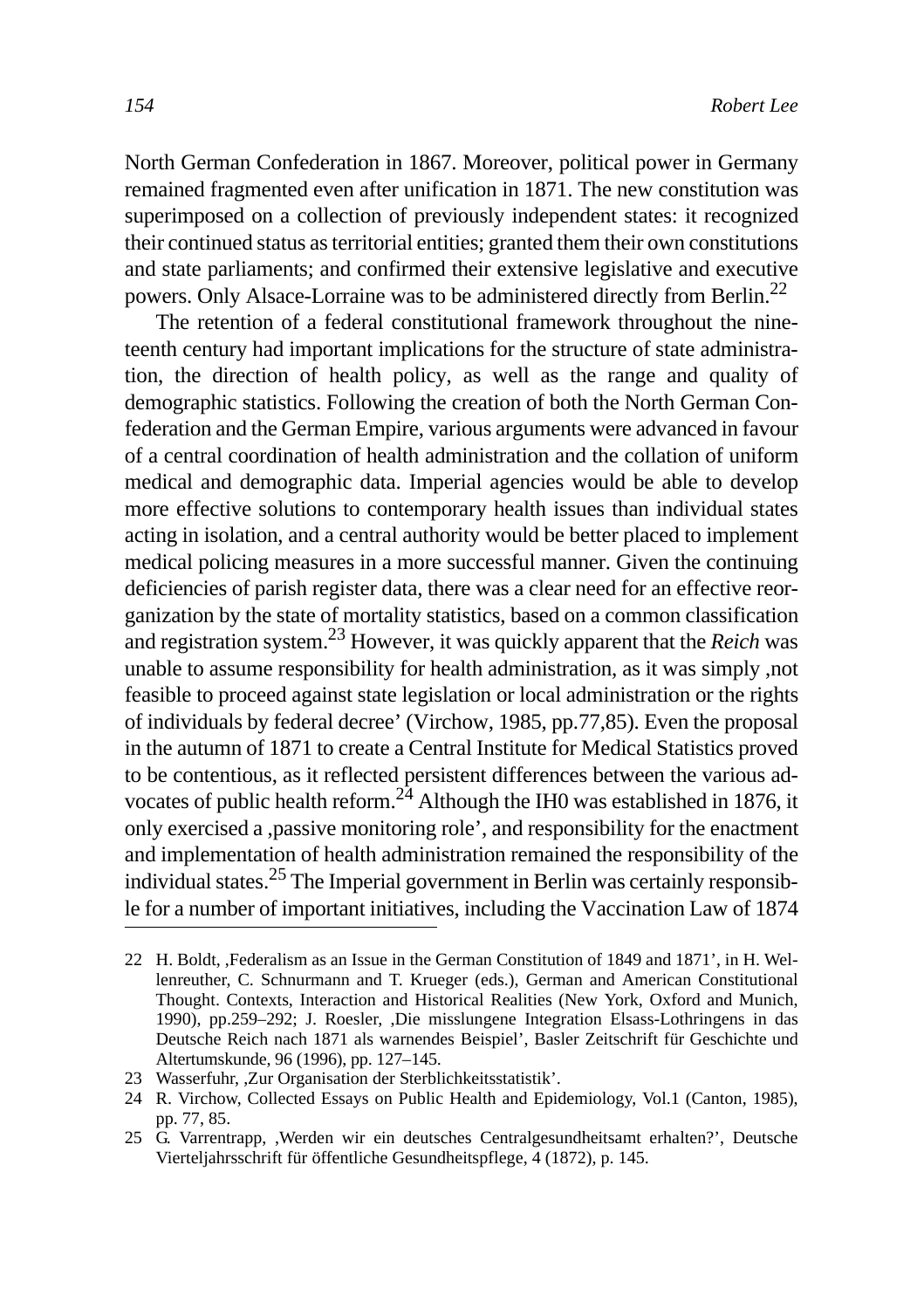and the introduction of compulsory health insurance in 1883, but the IHO was denied executive powers and other legislation (such as the Foodstuffs Law of 1879 and the Law on Contagious Diseases of 1900) simply sought to standardize existing state regulations.<sup>26</sup> Indeed, even the limited objective of achieving greater uniformity in medical statistics remained problematic, as both Mecklenburg-Strelitz and Mecklenburg-Schwerin continued to refuse to cooperate with the relevant *Reich* authorities (the Imperial Statistical Office and the IHO) until 1924. There was no consolidated health legislation in Germany prior to 1914; health administration in the individual states continued to reflect operational structures which had their origins in the late-eighteenth and early-nineteenth centuries; and a uniform health service for Germany as a whole was only adopted in  $1934.<sup>27</sup>$ 

By the end of the nineteenth century, there was some similarity in the general framework of medical administration at the federal state level which reflected a shared ideological tradition moulded by the concept of medical police with its primary emphasis on coercive, individual-based measures. In reality, the management of medical affairs varied substantially among the individual states and the overall system of medical administration was condemned by a contemporary observer as ,chaos without form or life'.<sup>28</sup> Medical issues in Prussia were dealt with by a special department within the Ministry of the Interior between 1808 and 1849, when they were transferred to the Ministry of Religious, Education and Medical Affairs; in Baden, Bavaria, Saxony and Württemberg the Interior Ministry retained responsibility for all aspects of medical administration and health policy, whereas in most smaller states, such as Mecklenburg-Schwerin or Sachsen-Weimar, this function was carried out by either the Ministry of Justice or a central State Ministry. Prussia had four levels

<sup>26</sup> P. Weindling, ,Bourgeois Values, Doctors and the State: the Professionalization of Medicine in Germany 1848–1933', in D. Blackbourn and R.J. Evans (eds.), The German Bourgeoisie (London, 1991), p.205; O. Rapmund, Das öffentliche Gesundheitswesen (Allgemeiner Teil) (Leipzig, 1901), p.64; B. Witzler, Großstadt und Hygiene. Kommunale Gesundheitspolitik in der Epoche der Urbanisierung (Stuttgart, 1995).

<sup>27</sup> W. F. Kohler, ,Quellen zur Statistik des Gesundheitswesens in Deutschland (1815–1938)', in W. Fischer and A. Kunz (eds.), Grundlagen der Historischen Statistik von Deutschland. Quellen, Methoden, Forschungsziele (Opladen, 1991), p.280; L. Sachs, ,Versuch eines Gesetzentwurfs zur Reorganisation des Medizinalwesens in Preußen', Deutsche Vierteljahrsschrift für öffentliche Gesundheitspflege, 11 (1879), pp.505–551; Alfons Labisch and F. Tennstedt, Der Weg zum 'Gesetz über die Vereinheitlichung des Gesundheitswesens' von 2.Juli 1934. Entwicklungslinien und -momente des staatlichen und kommunalen Gesundheitswesens in Deutschland (Schriftenreihe der Akademie für öffentliches Gesundheitswesen, Bd.13 I/ II)(Düsseldorf, 1985).

<sup>28</sup> J. Stoll, Staatswirtschaftliche Untersuchung über das Medizinalwesen (Vienna, 1842).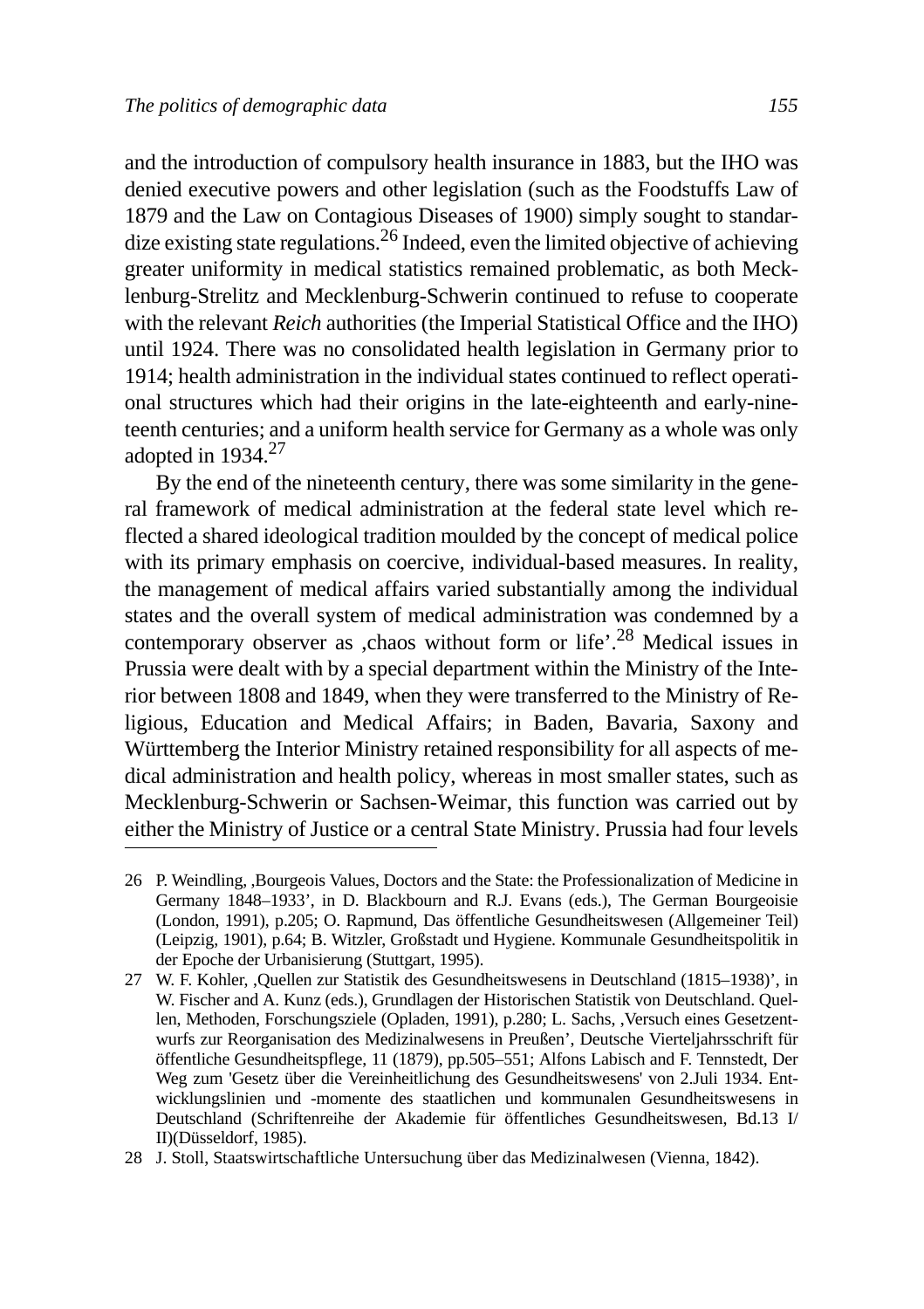of administration (central; provincial; administrative district; and local), but other states were far less bureaucratic. In both Baden and Hesse local medical officers were directly responsible to the central government ministry, while in some smaller states, such as Schaumburg-Lippe and Schwarzburg-Rudolstadt, there was simply no legislative framework for regulating medical affairs or securing the collation of reliable cause-of-death data. As a result, there was a significant degree of variation in the administrative structure of state medical services, even after the achievement of political unification in 1871.<sup>29</sup>

#### **Federal autonomy and cause-of-death registration**

From the late-sixteenth century onwards, individual causes of death had been reported in parish registers and this practice was made compulsory throughout Prussia following the severe plague epidemic of 1708–10. Indeed, Prussia played an important role in the development of cause-of-death data throughout Germany: the urban authorities in Berlin and Breslau began publishing bills of mortality in the 1720s and 1730s and individual provinces reported causes of death at a comparatively early date. By the second half of the eighteenth century cause-of-death registration had become an official concern.30 Under the influence of Süssmilch and as a result of an increasing interest in medical topography, important steps were taken to improve registration procedures in the Circular of 1766 and the Allgemeines Landrecht of 1794, a process which was reinforced by the creation of the Royal Statistical Bureau in 1805.<sup>31</sup> Other German states were more dilatory in their approach to the compilation of cause-ofdeath data. Coburg, for example, adopted a basic classification system in 1781, but it only contained fairly general, symptom-based diseases. It was not until 1803 that the Bavarian authorities required a yearly overview of ,dominating diseases' based on parish register material which remained the main source of information on population statistics until 1875, despite the fact that local medical

<sup>29</sup> A. Guttstadt, Deutschlands Gesundheitswesen. Organisation und Gesetzgebung des Deutschen Reiches und seiner Einzelstaaten (Leipzig, 1890); W.R. Lee and J.P. Vögele, ,The Benefits of Federalism? The Development of Public Health Policy and Health Care Systems in Nineteenth-Century Germany and their Impact on Mortality Reduction', Annales de Démographie Historique (2001/1) (Lutter contre la mort. Le rôle des politiques publiques), pp.68–70.

<sup>30</sup> K. Kisskalt, ,Über historisch-medizinische Statistik', Archiv für Geschichte der Medizin, 17 (1925), p.165; R. Boeckh, Allgemeine Übersicht der Veröffentlichungen aus der administrativen Statistik (Berlin, 1863), p.5.

<sup>31</sup> A. Guttstadt, ,Die Statistik der Todesursachen in Preußen', Zeitschrift des königlichen Preussischen Statistischen Bureaus (1879), p.153.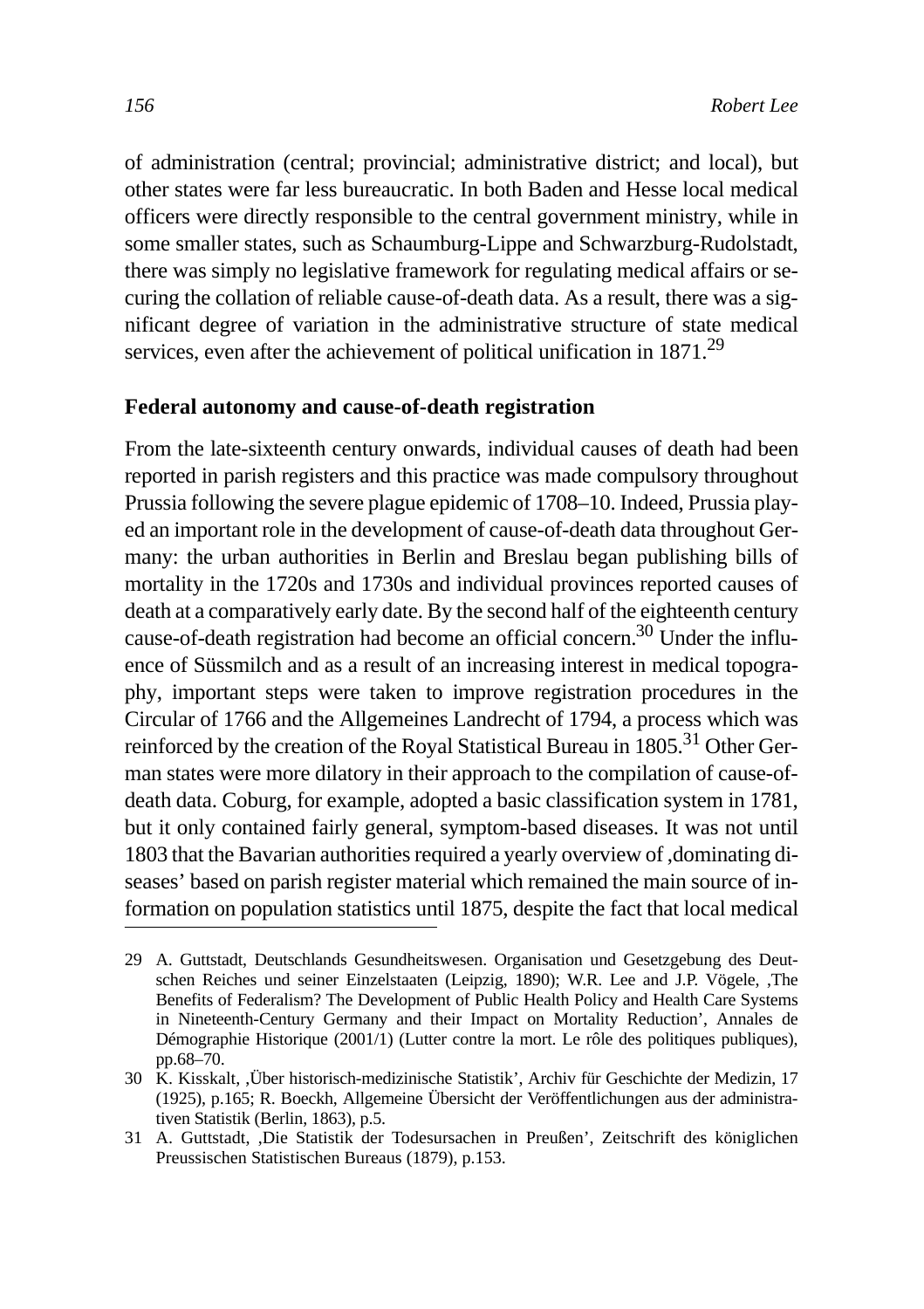officers were instructed to record all deaths by age, sex and cause from 1809 onwards.32 By the second half of the nineteenth century many German states were in a position to publish cause-of-death data on a regular basis, but this never became a uniform practice. Hesse consistently failed to issue a separate series of medical statistics and only ten federal state contributed data for the Reich cause-of-death statistics from 1892 onwards.<sup>33</sup> To this extent, the approach of individual states to cause-of-death registration continued to vary significantly.

The persistence of state autonomy in many areas of health policy and administration had important ramifications in terms of the development of a reliable system of cause-of-death classification. Firstly, there was a continuing lack of uniformity in the classification of causes of death, as well as significant deficiencies in the schemes adopted by individual German states. In Prussia, the decree of 1799 laid down 53 separate cause-of-death headings, a number that was reduced progressively in the course of the nineteenth century to 33 (1810), 11 (1815), and finally to 10 (1861). Following the introduction of civil registration, however, an important reclassification exercise was carried out which resulted in 30 individual causes of death (without sub-headings). A similar process was evident in Bavaria, where there was an initial reduction in the number of disease categories from 18 (1815–39) to 11 (1855). By contrast, the classification scheme utilized by the medical authorities in Baden in 1894 consisted of eight major disease categories, covering a total of 136 individual diseases.34 Even at the beginning of the twentieth century, the number of individual disease categories in ,national' classification systems varied between 17 in Saxe-Meiningen to 66 in Bavaria. To a large extent, the continuing absence of a uniform causeof-death scheme simply reflected the adoption in individual states of different classification systems, whether developed by medical experts and demographic statisticians (such as Bertillon, Flinzer, Lackner or Virchow), or advocated by institutions and government agencies, including the IHO, the Prussian Ministry of Culture, the Hamburg Conference of 1888, or the international community (with the publication of the ICD in 1893).<sup>35</sup> The extent to which this lack of uni-

<sup>32</sup> F. Nicolai, Reise durch Deutschland und Schweiz im Jahre 1871 (Stettin, 1783); J.von Kerschensteiner, ,Zur Geschichte der Mortalitätsstatistik in Bayern', Münchener Medicinische Wochenschrift, 31 (1886); L. Krinner, Bevölkerungsstatistische Erhebungen in bayerischen Landgemeinden und Pfarreien (Deutsche Gau, Sonderheft 124), Kaufbeuren, 1928.

<sup>33</sup> Kohler, ,Quellen zur Statistik des Gesundheitswesens', p.295; Generallandesarchiv Karlsruhe, Justizministerium 234/6401.

<sup>34</sup> Die Statistik der Bewegung der Bevölkerung sowie die medizinische und geburtshilfliche Statistik des Großherzogtums Baden für das Jahr 1894, Jahrgang 13 (Karlsruhe, 1895), pp. 42–45.

<sup>35</sup> Würzburger, Die Bearbeitung der Statistik: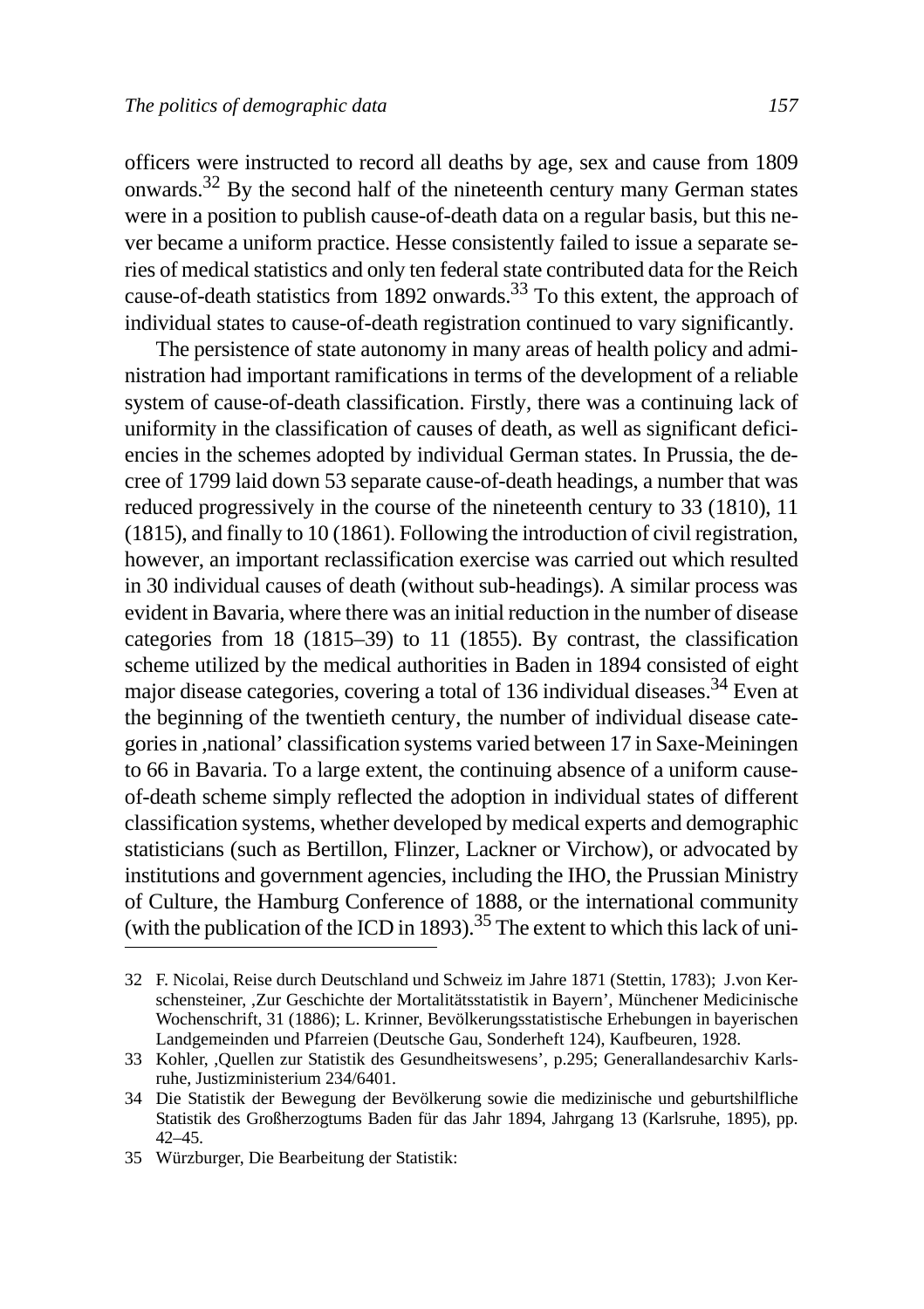formity undermined the quality of statistical data was evident in Bremen. Until 1892 the city-state had utilized the Virchow system, which had then been replaced by the IHO's new classification scheme. However, the Bertillon system had been employed for processing local statistics, primarily for comparative purposes. As a result, specific diseases were allocated to different categories and it was increasingly difficult to maintain comparability with earlier data.<sup>36</sup>

The inherent problems of comparability were compounded by deficiencies in national cause-of-death classification schemes. Most schemes in the early nineteenth century were symptom-based, structured according to contemporary nosologies, and they continued to reflect the traditional distinction between internal and external causes of death, despite the increasing condemnation of this 'superficial' division of human diseases.<sup>37</sup> The names of individual causes of death were also derived directly from contemporary vernacular language, or even regional dialects, as the reference to ,chicken cough' (*Hühnerhusten*) in the death registers of Bremen indicates.<sup>38</sup> Classification schemes often betrayed official concern over specific causes-of-death (including accidents and suicide) or infectious diseases, such as cholera, which posed particular problems in terms of public health and medical policing.<sup>39</sup> They were also plagued by terminological problems which undermined their reliability even within the framework of existing medical knowledge. The original classification scheme in Bavaria suffered from overlapping disease categories, with tuberculosis deaths also listed under consumption, dropsy, or suppuration, and an extensive reliance on observed symptoms (such as ,inflammation' and ,sclerosis') which may have been the result of a number of potential diseases.<sup>40</sup> The Hamburg authorities relied extensively on Latin terminology for individual diseases, while the classification scheme in Saxony contained a number of disease categories which were seldom replicated in other states. $^{41}$  Even in the case of Prussia the appearance of a uniform classification system was misleading and persistent weaknesses were evident both in relation to medical diagnosis and categorization. The cause-of-death statistics for the period 1820–34 essentially distingu-

<sup>36</sup> Staatsarchiv Bremen, 4,21–566.

<sup>37 36.</sup> E. Lesky (ed.), A System of Complete Medical Police. Selections from Johann Peter Frank (Baltimore, Maryland, 1976), p. 353.

<sup>38</sup> Leidinger et al., ,Enforced Convergence', pp. 223–224.

<sup>39</sup> Zur Statistik des Königreichs Hannover, Heft 4 (Hannover, 1855).

<sup>40</sup> F. Oettinger, ,Entwurf zu einem Schema der Todesursachen', Allgemeines Intelligenz-Blatt, III (1855), pp. 13–16; F. Oesterlen, Handbduch der medicinischen Statistik (Tübingen, 1865), p. 771.

<sup>41</sup> Guttstadt, ,Die Statistik der Todesursachen'; Oesterlen, Handbuch der medicinischen Statistik, p. 772.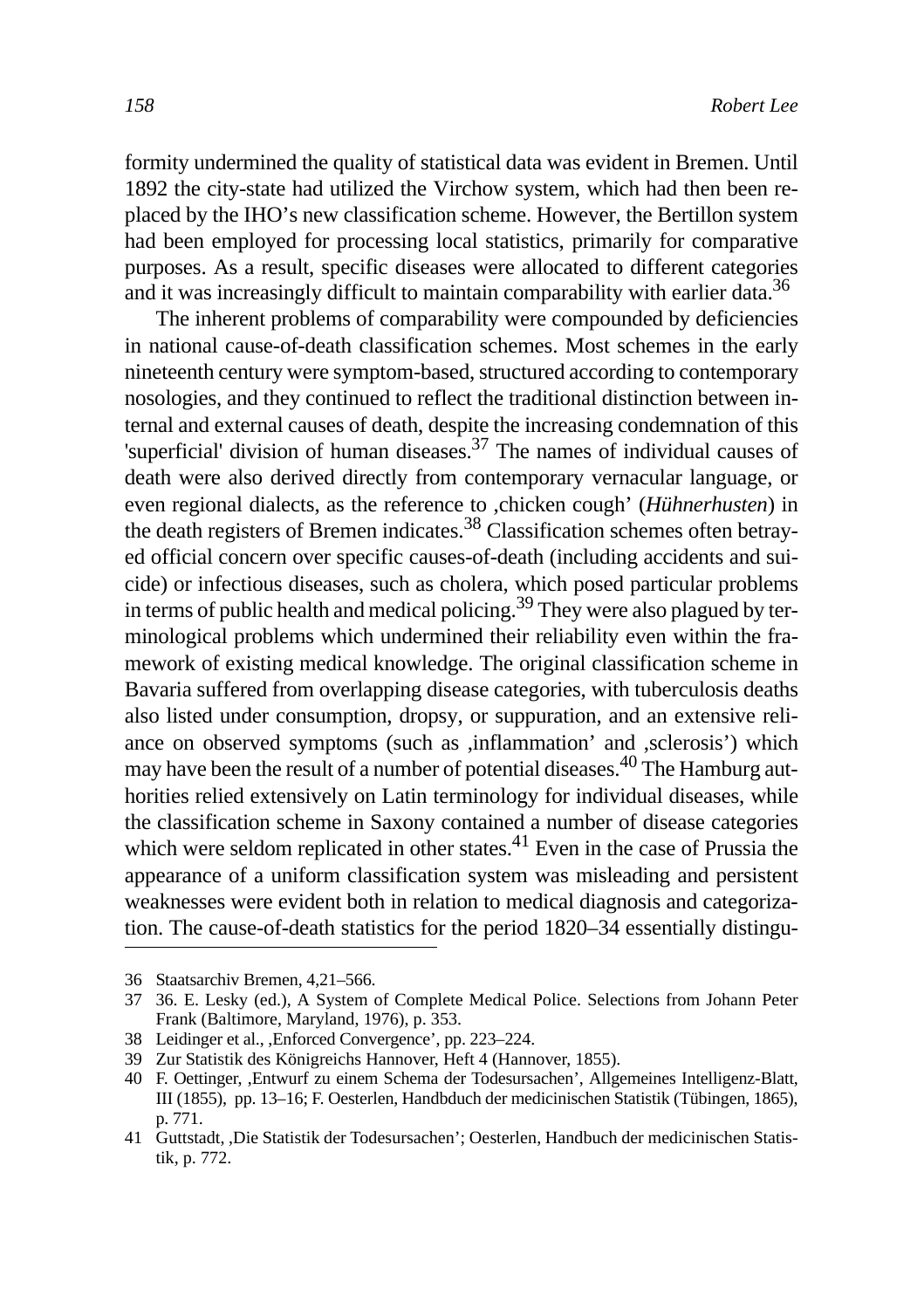ished between acute and chronic causes of death, as well as internal and external diseases, and included a separate category for cases of sudden death, while it was officially accepted that the medical statistics for cities such as Berlin, based on the classification scheme of 1858, were more reliable than cause-of-death data from larger administrative areas.<sup>42</sup>

The continued adherence to a federal state framework meant that Germany still maintained a variety of cause-of-death classification schemes even in the late-nineteenth century. Any meaningful analysis of the available data, particularly from a comparative perspective, was complicated by differences in classification procedures and the diagnosis of individual diseases. Although some disease categories (such as dysentery, scarlet fever and whooping cough) were common to all the states, there were substantial differences in terminology, in the classification of individual diseases and in the overall coverage of national classification systems. Whereas ,convulsions' (as a cause of death in early childhood) was linked with debility in Alsace-Lorraine, Prussia was the only state to distinguish between pulmonary tuberculosis and other forms of tuberculosis. In the early decades of the nineteenth century there had sometimes been a tendency to register a number of separate diseases under a common heading so that ,internal acute disease' in Prussia included deaths from measles, scarlet fever, dysentery and Asiatic cholera.<sup>43</sup> The final designation of a particular cause of death was also the result of a complicated process of distinguishing between primary and underlying causes, a task that was hampered by the continuing absence of standardized guidelines. In many cases, the diagnostic skills of medical practitioners remained limited even at the end of the nineteenth century. Errors were inevitably made in registering diseases such as tuberculosis before the advent of reliable diagnostic tests, a tendency which was reinforced by widespread belief that the disease was both hereditary and socially damaging $.44$ 

Secondly, individual classification problems were compounded by the difficulty of controlling the accuracy of cause-of-death registration. The quality of mortality data in Germany remained very uneven because of federal differences in registering causes of death. During the first half of the nineteenth century,

<sup>42</sup> H. Eulenberg, Das Medicinalwesen in Preußen (Berlin, 1874, 3rd ed.), p. 240.

<sup>43</sup> J.G. Hoffmann, Die Bevölkerung des Preussischen Staats nach dem Ergebnisse der am Ende des Jahres 1837 amtlich aufgenommenen Nachrichten (Berlin, 1839), pp. 45–46.

<sup>44</sup> L. Bryder, "Not Always one and the Same Thing": The Registration of Tuberculosis Deaths in Britain, 1900–1950', Social History of Medicine, 9, 2 (1996), p.254; A. Hardy, The Epidemic Streets. Infectious Disease and the Rise of Preventive Medicine, 1856–1900 (Oxford, 1993), p. 263.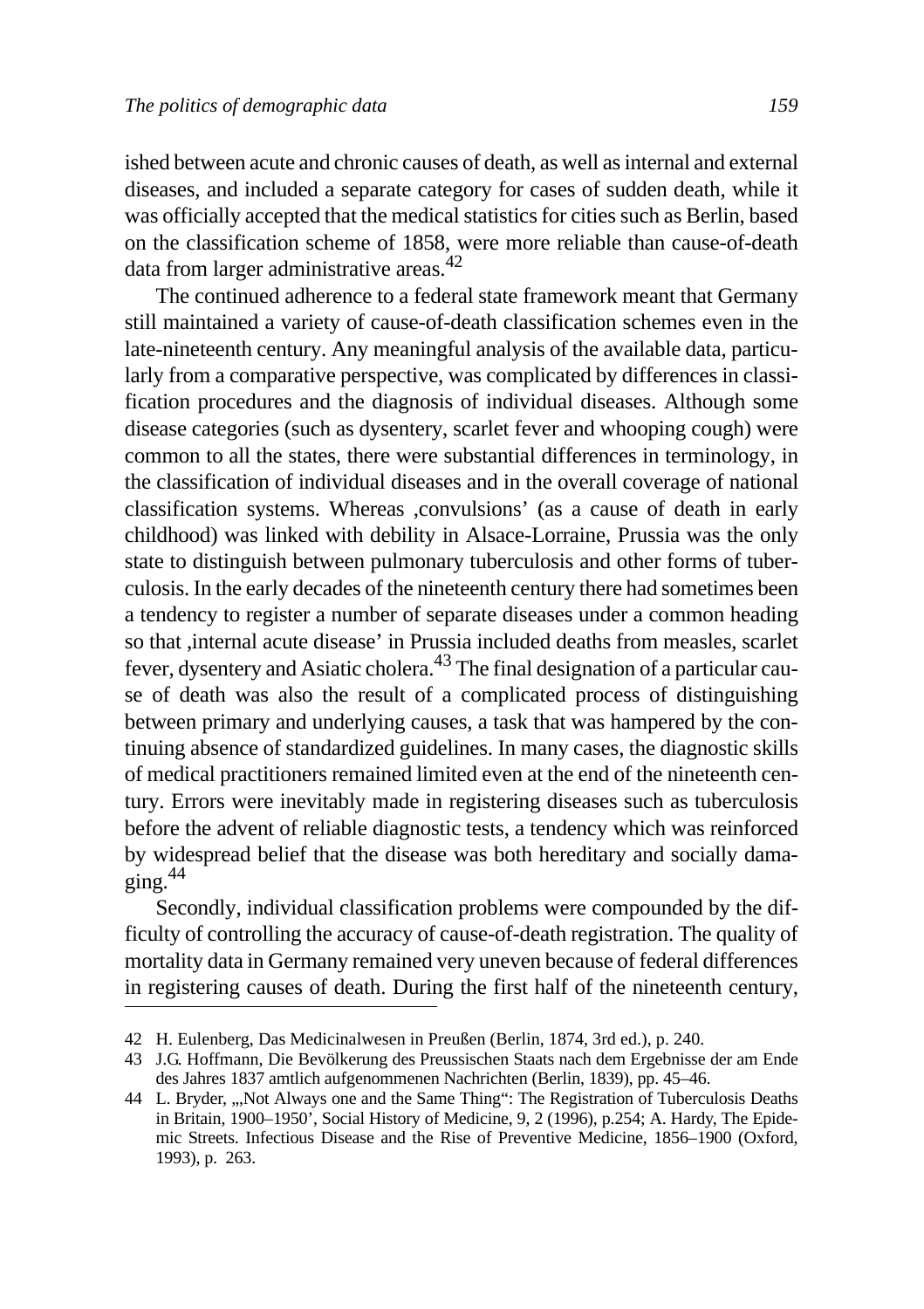there was a general reliance on lay reporting with attendant problems in relation to biases arising from classification inconsistency and confusion between locally defined illness and medically defined disease.45 In Bremen, for example, the civil death registers contained information relating to the presumed cause of death (,*mutmaßliche Todesursache*') from 1834 onwards, but this remained to some extent a matter of individual opinion. Although an oral notification of death by two witnesses (preferably connected with the deceased) was necessary in order to register a death, there was no general requirement to report the actual cause of death or to produce a death certificate.<sup>46</sup> Medical practitioners throughout this period were concentrated in urban areas, where demand for their services was primarily located. Cities and towns, such as Stettin, were therefore able to adopt medical certification of cause of death, while the shortage of doctors in rural areas necessitated a continued reliance on lay reporting which exacerbated quality differences in cause-of-death data.47 In many rural areas of Prussia the clergy registered a high proportion of all deaths. Although existing procedures were improved by the appointment of local registrars, they remained dependent for cause-of-death information on lay officials or acquaintances of the deceased.48 In other states, such as Hesse, the intended adoption in 1868 of the international cause-of-death scheme was compromised by local non-compliance: individual registrars continued to accept incomplete death certificates and priests in the 1870s still recognised causes of death not contained in the official register.<sup>49</sup> Prior to 1914, only 14 states required medical certification of cause of death and even the reliability of medical registration was undermined by the continued use of symptom-based diagnoses. The Prussian registration system, in particular, suffered from serious deficiencies, including questionable diagnosis and mistaken categorization, and exclusive certification by medically-trained personnel was only undertaken in Bremen, Hamburg and Lübeck.

<sup>45</sup> For a discussion of similar problems within a contemporary context, see P. W. Stephens, ,Reliability of lay reporting of morbidity and cause-of-death data: an evaluation of reported cases and deaths from measles in rural Senegal', in: J. Vallin, S. D'Souza and A. Palloni (eds.), Measurements and analysis of mortality: new approaches (Oxford, 1990), pp.143–154; S. Zimicki, ,Approaches to assessment of cause structure of mortality: a casestudy from Bangladesh', in J. Vallin, S. D'Souza and A. Palloni (eds.), Measurement and analysis of mortality: new approaches (Oxford, 1990), pp.99–122.

<sup>46</sup> Leidinger et al., ,Enforced Convergence', p. 222.

<sup>47</sup> Guttstadt, ,Die Statistik der Todesursachen'.

<sup>48</sup> Wasserfuhr, ,Zur Organisation der Sterblichkeitsstatistik'.

<sup>49</sup> Hessisches Staatsarchiv Darmstadt, G.13/243.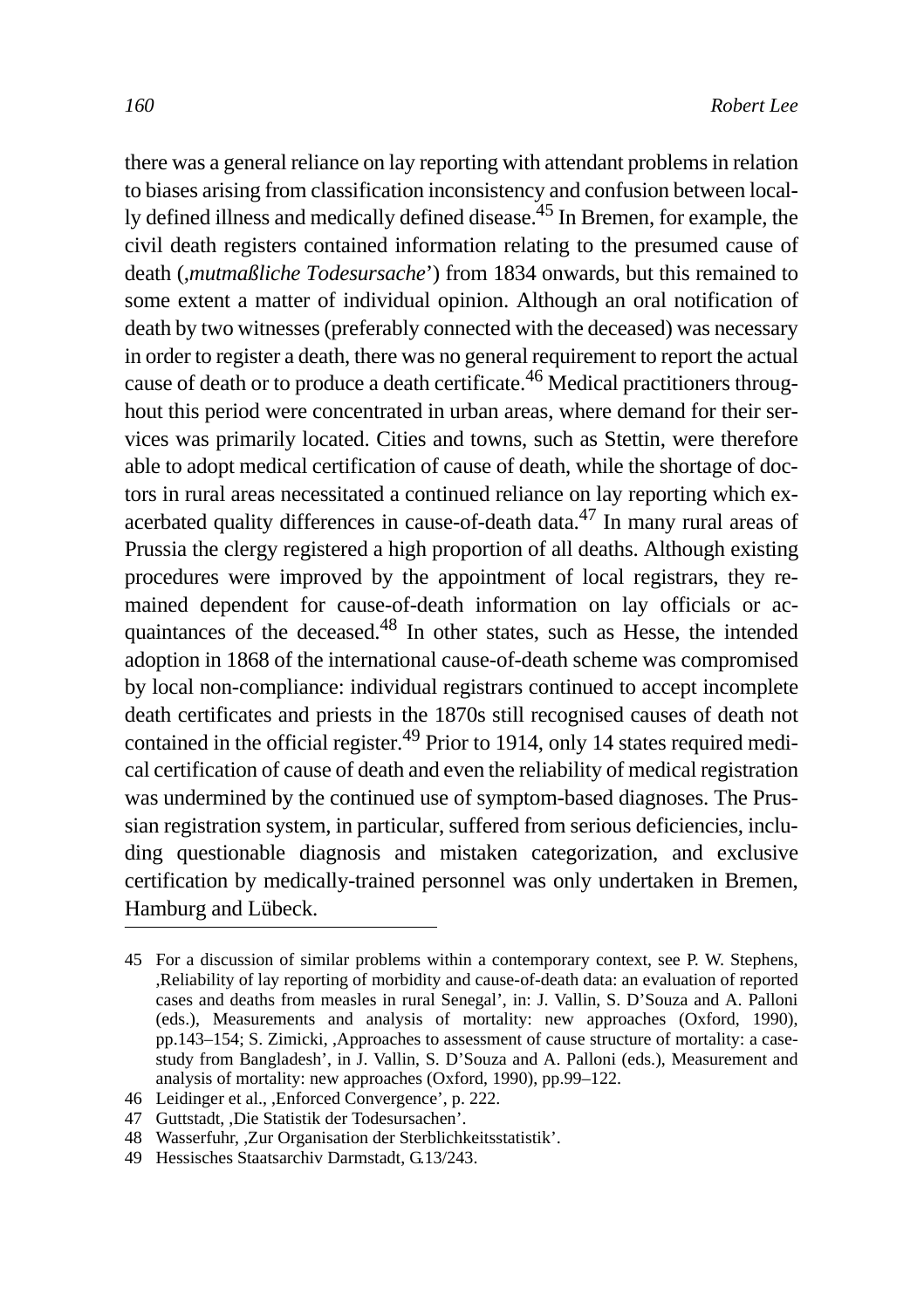A pre-condition for a systematic registration of death causation was the introduction of an obligatory post-mortem examination. Initiatives in this area had already been undertaken in the late-eighteenth century, specifically in parts of Austria-Hungary, as a means of encouraging the population to seek medical advice. From 1822 onwards death certificates were filled out by local medical officers in Baden, while Bavaria attempted to introduce compulsory post-mortem examinations by medical practitioners in  $1839$ <sup>50</sup> Ultimately, legislation enacted by the Elector of Hesse in 1824 served as a basic model for policy development in Germany as a whole: post-mortem examinations were to be carried out by physicians and surgeons in urban areas, but by laymen in rural districts, provided they had been trained by physicians.<sup>51</sup> In reality, however, the situation was far from satisfactory. Particularly during epidemics there were insufficient doctors even in urban areas to carry out post-mortems and they often registered causes of death, such as ,convulsions', which were too imprecise for statistical purposes. Smaller states deliberately failed to encourage post-mortem examinations and the extent of this practice in rural areas of Prussia remained dependent on the attitude of local clergymen.<sup>52</sup> In Bremen, the state authorities only granted permission for burial if death had been certified by a physician, the next-of-kin, or by two other individuals who were fully aware of the exact circumstances. Following the introduction of an obligatory post-mortem examination from 1 January 1872, they preferred to use , sensible' laymen, such as school teachers, to carry out post-mortem examinations if no physician was available, but were forced eventually to rely on rural constables who had been trained to recognize causes of death following practical instruction in the mortuary of the General Hospital by two police doctors, Dr Pauli and Dr Kottmeier.<sup>53</sup> Laymen were permitted to register a cause of death in Prussia only if they had received effective training, although it was widely recognized that new legislation was necessary to improve the reliability of post-mortem examinations and the quality of mortality statistics.54 The Imperial Ministry of the Interior had intended to introduce compulsory post-mortem examinations in 1877, but no such legislation had

been passed prior to 1914, apart from the formal requirement that every death

<sup>50</sup> Kohler, ,Quellen zur Statistik'.

<sup>51</sup> Leidinger et al., ,Enforced Convergence', p. 227.

<sup>52</sup> Wasserfuhr, ,Zur Organisation der Sterblichkeitsstatistik'.

<sup>53</sup> Staatsarchiv Bremen, 2-D.20.c.1; 4, 21–5.

<sup>54</sup> Rapmund, Das öffentliche Gesundheitswesen (Allgemeiner Teil), p. 827; Tracinski, ,Zur Einführung der allgemeinen Pflichtleichenschau im Deutschen Reiche', Deutsche Vierteljahrsschrift für öffentliche Gesundheitspflege, 25, 1 (1895), p. 1; H. Bernheim, Entwurf eines Leichenschaugesetzes für das Königreich Preußen (Leipzig, 1893).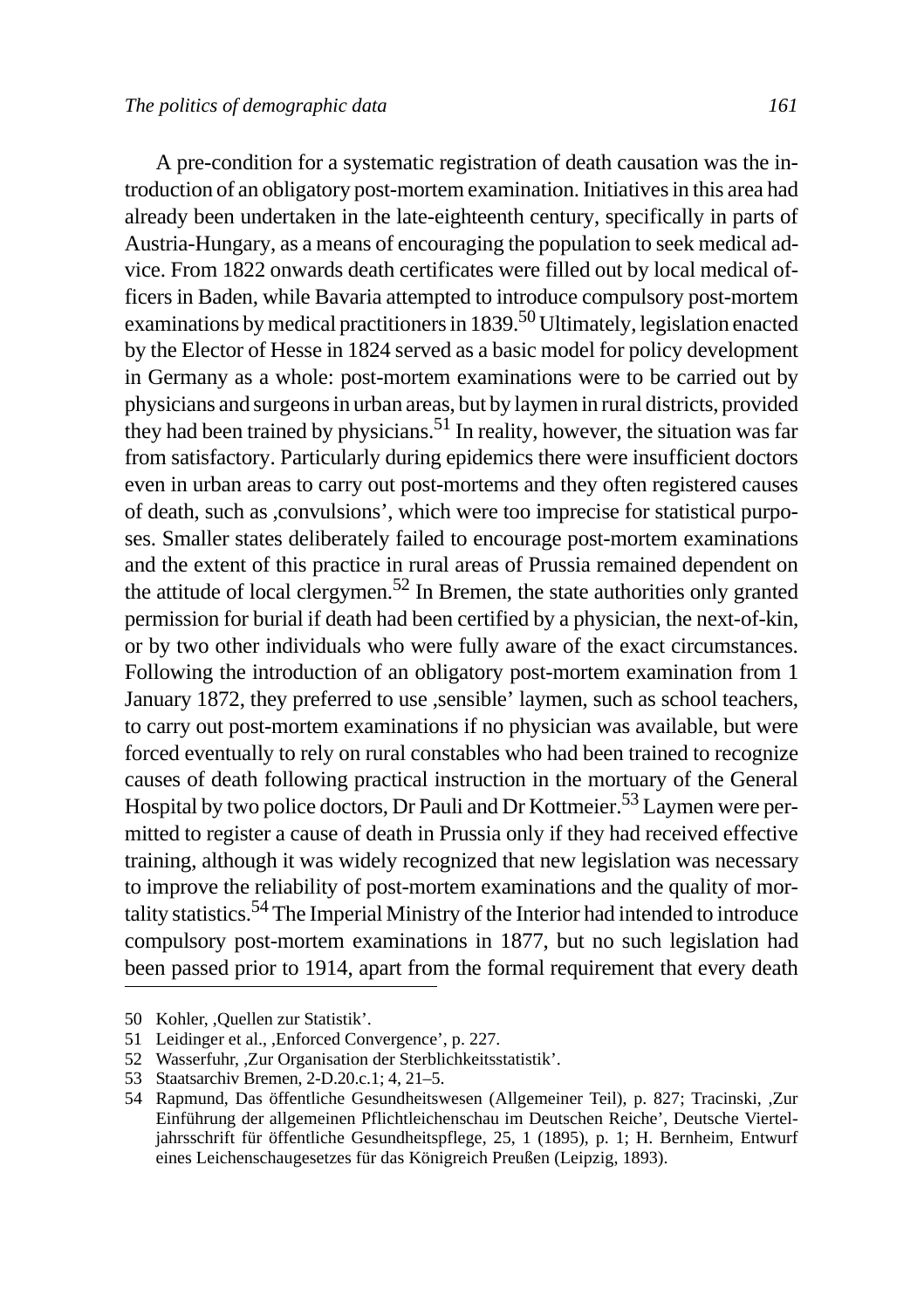had to be registered. Regulations relating to post-mortem examinations remained a matter for individual states and were never applied in a uniform manner throughout the *Reich*. Although there was an increasing tendency in many states to require a compulsory post-mortem examination, no such provision was made in Lippe, Mecklenburg-Strelitz, Oldenburg, Schwarzburg-Sonderhausen and Waldeck, and it remained limited in Prussia to the larger cities and a number of administrative districts (such as Niederbarnim). Even at the end of the 1920s, medical certification was only required in a few states, including Baden, Mecklenburg-Schwerin, Oldenburg, Saxony, Württemberg, and parts of Prussia, in cases where a physician had provided treatment prior to death, while post-mortem regulations remained unchanged in Bremen until 1927, when the state authorities finally required post-mortem examinations to be carried out by physicians, even in rural areas.55

The situation was aggravated by the absence of any clear policy in relation to notifiable diseases, Despite a general emphasis on the need to remove dangerous agents, in particular infectious diseases, from contemporary society, the approach of individual states to compulsory notification varied considerably. Although the Prussian regulation of 1835 specified a wide range of notifiable diseases, including cholera, dysentery, measles, scarlet fever, smallpox, and typhus, the extent of compulsory notification in many smaller states, including Saxe-Meiningen, Saxe-Weimar and Schwarzburg-Rudolstadt, remained limited, and the official reaction of individual states to specific diseases continued to be uneven.<sup>56</sup> Mandatory notification of a number of contagious diseases deemed to be a danger to the public (including leprosy, Asiatic cholera, petechial typhus, yellow fever, bubonic plague and smallpox) was introduced throughout Germany by the Imperial Law of 30.6.1900, but the reporting of all other infectious diseases remained the responsibility of individual *Länder*. As a result, the extent of diversity was ,not inconsiderable<sup>57</sup>. Although there was a tendency for some states to model ,national' legislation on the Prussian *Landesseuchengesetz* of August 1901, measles and whooping cough were only notifiable in Hamburg and the principality of Lübeck, whereas Hamburg was the sole state to insist on the notification of mumps. Dif-

<sup>55</sup> Wasserfuhr, ,Zur Organisation der Sterblichkeitsstatistik', p. 190; O. Rapmund, Das öffentliche Gesundheitswesen (Besonderer Teil) (Leipzig, 1914), pp. 830–831; Generallandesarchiv Karlsruhe, Justizministerium 234/6401; Staatsarchiv Bremen, 4, 21–11.

<sup>56</sup> M. Kirchner, Die gesetzlichen Grundlagen der Seuchenbekämpfung im Deutschen Reiche unter besonderer Berücksichtigung Preußens (Jena, 1907); Rapmund, Das öffentliche Gesundheitswesen (Besonderer Teil), p. 465.

<sup>57</sup> Rapmund, Das öffentliche Gesundheitswesen (Besonderer Teil), p. 329.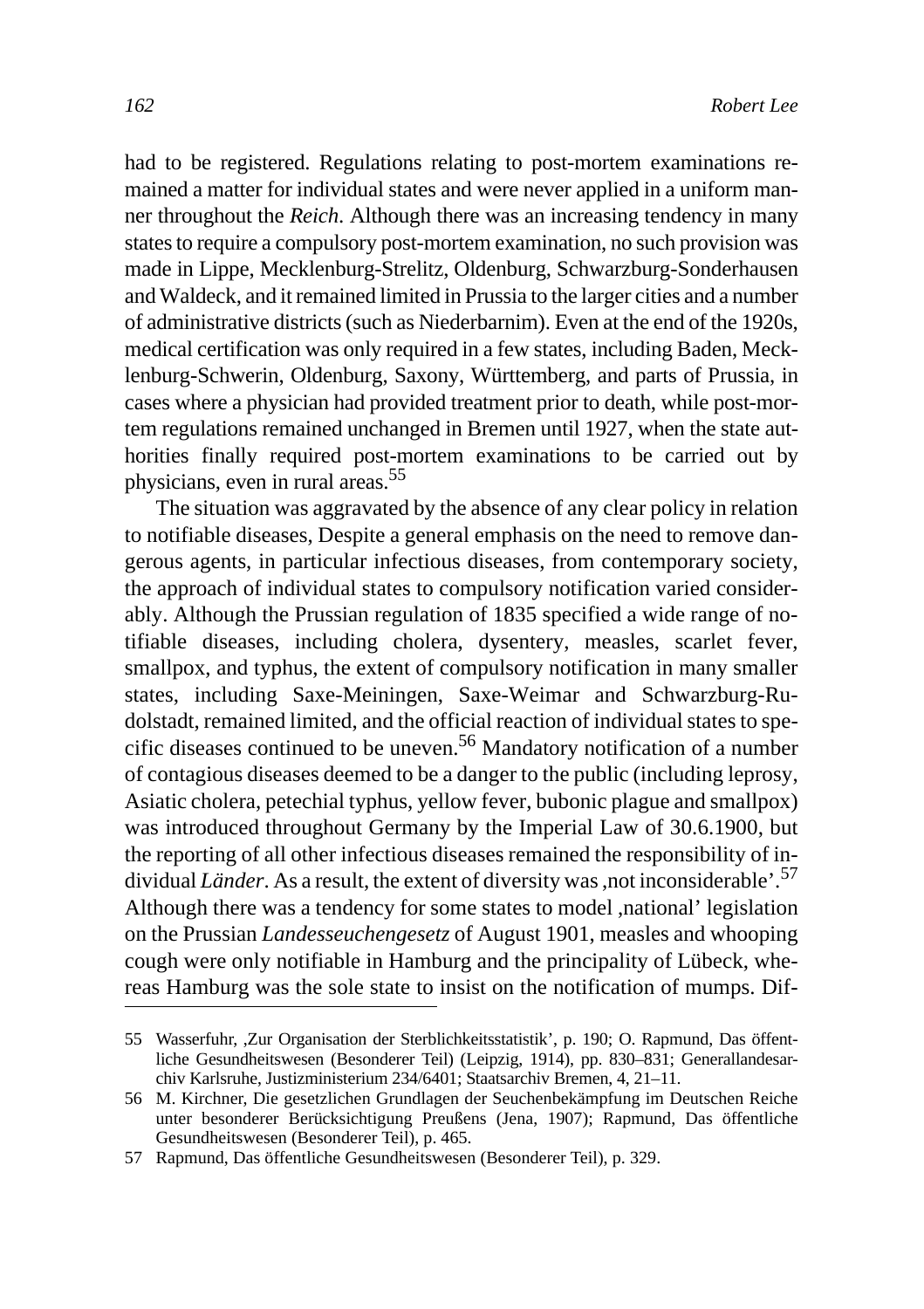ferences in ,national' registration systems persisted: in Saxony notifiable diseases were initially registered with the *Bezirksarzt* who was then responsible for forwarding the information to the *Landes-Medizinal-Kollegium*, whereas in Prussia they were registered directly with the local authorities. There was no consensus even within individual states on what constituted the most effective notification system for both rural and urban areas and there was considerable concern over the cost implications to the Post Office of allowing all epidemic diseases to be notified on unfranked forms following the recommendation of the Imperial Ministry of the Interior in 1902.58 In most cases the costs of complying with official notification requirements were met by the local authorities, but some states (including Baden, Bavaria, Braunschweig, Thuringia and Württemberg) provided financial support from central government to poor rural parishes to improve efficiency.

#### **The significance of institutional rigidities**

The first statistical office in Germany was established in Prussia in 1805, although a director was not appointed until 1810. Other German states followed Prussia's example, sometimes with a considerable time lag. Bavaria and Württemberg created a central statistical bureau in 1815 and 1820 respectively, but an appropriate institution for the collation and analysis of statistical data was only set up in Baden in 1852. Indeed, it was not until the early-1860s that Hesse and Bremen instigated a centralized compilation of mortality data.59 Each statistical bureau developed its own operational structure, both in relation to accountability, administrative procedures, and specific areas of responsibility. In certain cases, responsibility for collating and processing health statistics was shared between the respective Ministry of the Interior and the Statistical Bureau in a manner that seldom encouraged cooperation. The fact that mortality data

<sup>58</sup> Sächsisches Hauptstaatsarchiv Dresden, Ministerium des Innern, 15155.

<sup>59</sup> For the development of the state statistical offices, see, for example, E. Blenck, Das Königliche Statistische Bureau im ersten Jahrhundert seines Bestehens 1805 bis 1905 (Berlin, 1905); Direction des Statistischen Bureaus (ed.), Das Statistische Bureau für das Königreich Sachsen in den ersten Fünfzig Jahren seines Bestehens. Festschrift zum Fünfzigjährigen Jubiläum am 11.April 1881 (Leipzig, 1881); J. Kleindinst and F. Zahn, ,Geschichte der neueren bayerischen Statistik', Beiträge zur Statistik des Königreichs Bayern, 86 (1914), pp.1–212; F.W.R. Zimmermann, Die ersten 50 Jahre des Statistischen Bureaus des herzogl.braunschweig-lüneburgischen Staatsministeriums, 1854–1904 (Beiträge zur Statistik des Herzogtums Braunschweig, Sonderdruck XVIII) (Braunschweig, 1904); Boeckh, Allgemeine Übersicht der Veröffentlichungen aus der administrativen Statistik, pp. 12, 853; Kohler, ,Quellen zur Statistik', p. 280.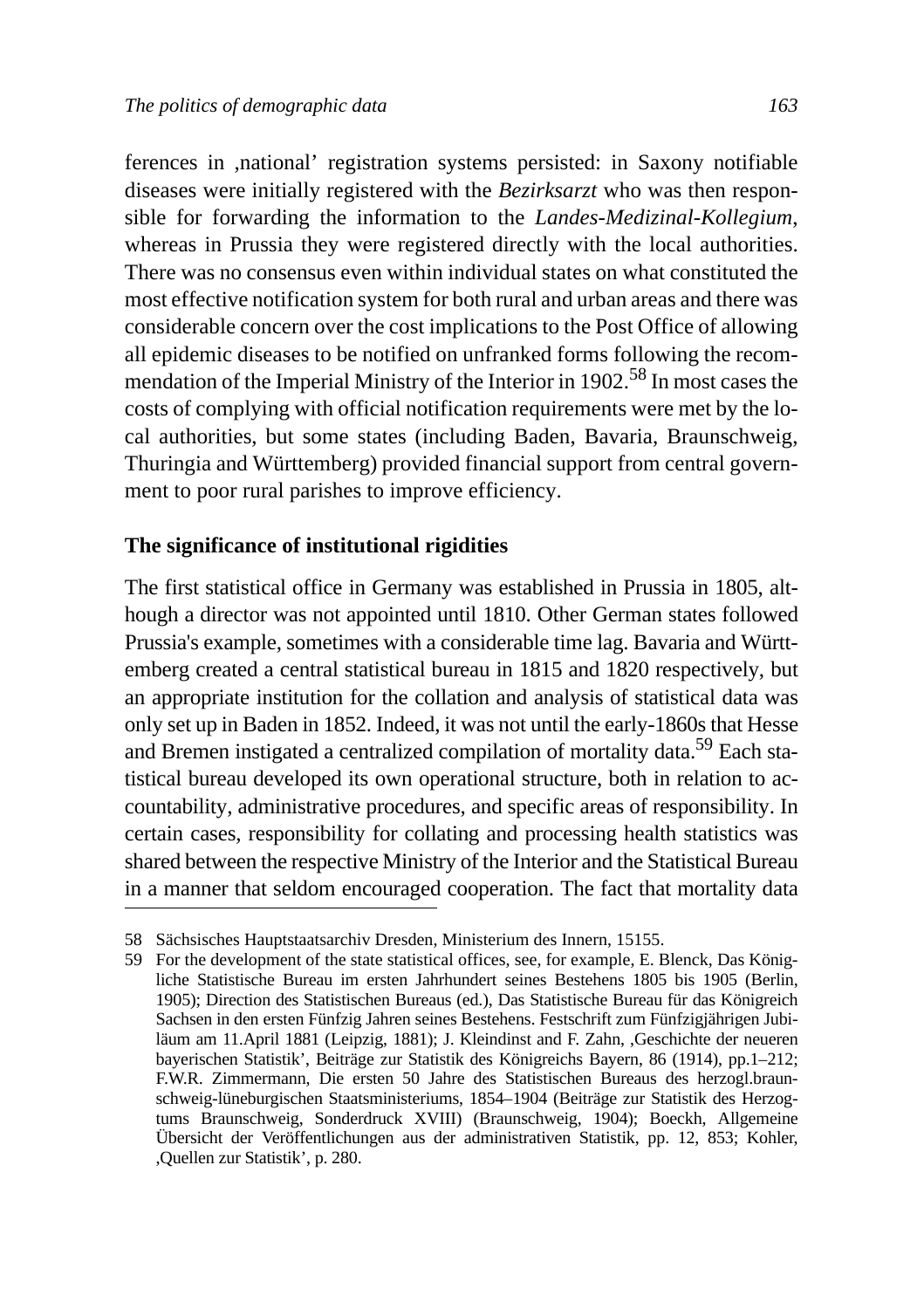were seen as an integral component of both demographic and medical statistics inevitably created disputes between different state agencies, whether at the imperial or federal level, and there was considerable opposition after 1871 to the creation of a Central Institute for Medical Statistics.<sup>60</sup>

The historical legacy of institutional arrangements created at an earlier period in the nineteenth century retarded the process of statistical standardization. In Bremen, the Statistical Bureau was responsible for producing demographic statistics, as well as mortality data with the assistance of the medical authorities. Such an arrangement inevitably led to conflict between the different agencies, in particular between the Senate Commission for Bremen Statistics, and the Health Board (*Gesundheitsrat*) and Medical Commission. In 1876 the Statistical Bureau refused to provide weekly mortality data (disaggregated by age and cause of death) which had been requested by the IHO, unless its own weekly series (initiated in 1871) could be discontinued. The local sanitary authorities were therefore initially compelled to produce the necessary data, despite the fact that the Medical Commission lacked relevant experience in this area. The inter-agency dispute continued until 1878, when it was finally agreed that the weekly mortality series would be compiled by the Statistical Bureau.<sup>61</sup> Such difficulties, however, were symptomatic of a need to retain bureaucratic autonomy at a time when both the scale and resourcing of state administration remained relatively limited. In 1864 expenditure on the Bremen Statistical Bureau accounted for under five per cent of internal administrative costs and 0.27 per cent of the state's ordinary expenditure: the comparative figures for 1905 were 9.1 per cent and 0.24 per cent respectively. Under such circumstances, it is not surprising that the Statistical Bureau was unwilling to accept new tasks, particularly in response to IHO requests, unless additional resources could be found to employ the necessary personnel.<sup>62</sup>

Institutional rigidities, which reflected the legacy of well-established administrative procedures at the federal state level, were also evident in two further areas. On the one hand, any attempt to introduce standardized mortality data which could be collated in a uniform fashion throughout Germany inevitably entailed a significant re-classification of specific causes of death in a manner

<sup>60</sup> Varrentrapp, ,Werden wir ein deutsches Centralgesundheitsamt erhalten?', p. 145.

<sup>61</sup> Staatsarchiv Bremen, 4,57/4–6; 3-M.1.d.1.

<sup>62</sup> M. Leist, ,Das Wachstum der bremischen Behörden – Organisation in den letzten hundert Jahren 1850–1950, Eine verwaltungs-wissenschaftliche Untersuchung auf Grund statistischen Unterlagen', Diss.jur., University of Kiel (1955); Zur Statistik des Bremischen Staats (Bremen, 1865), pp.97–104; Jahrbuch für Bremische Statistik, Jahrgang 1910 (Bremen, 1910), pp.339–43; Staatsarchiv Bremen, 4, 57/4–6.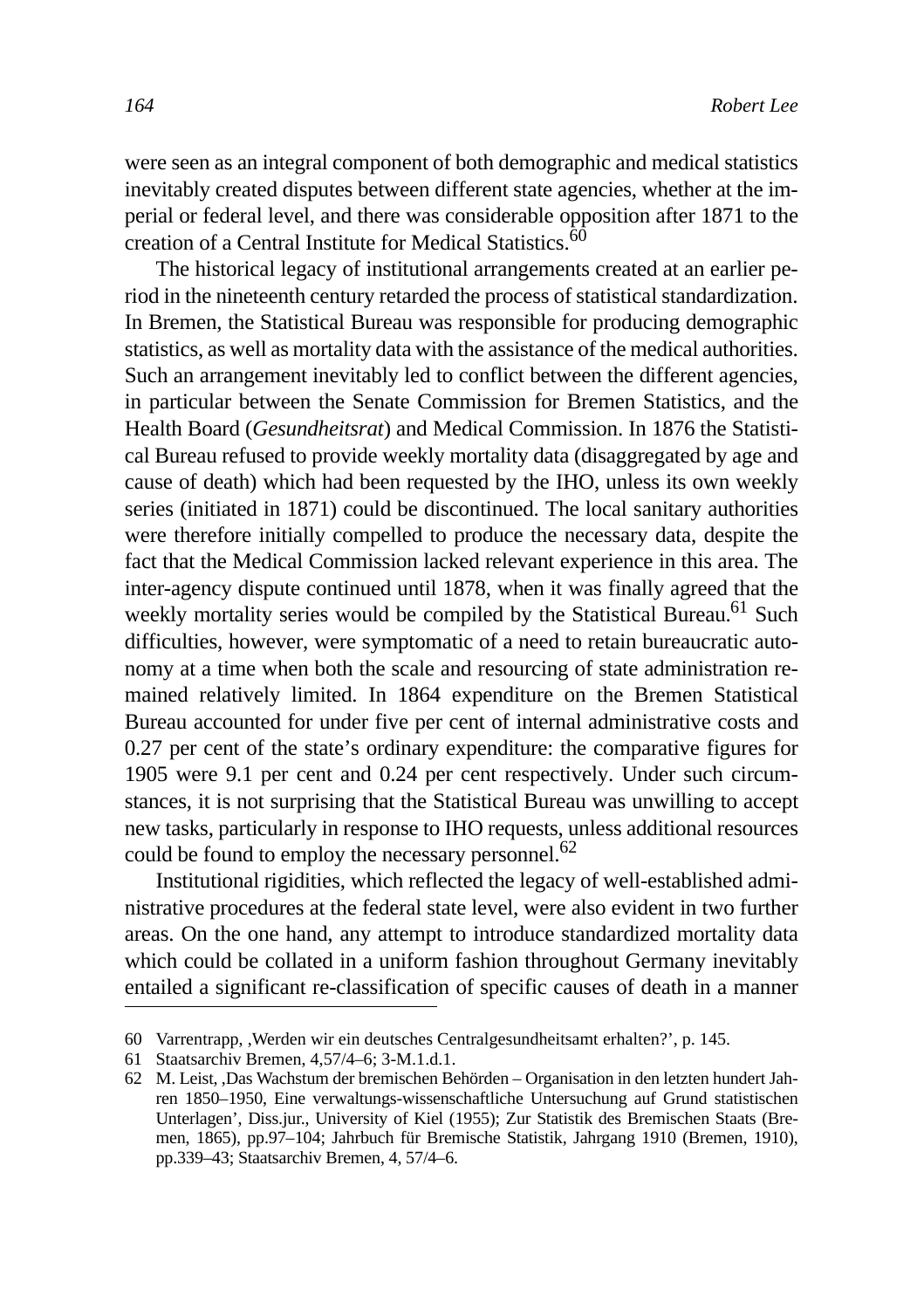that failed to reflect established procedures in individual states. Although Bremen ultimately adopted a classification scheme that reflected Virchow's concern with anatomical localization and pathological information, the civil death registers for 1872 still contained a number of causes of death that were defined on the basis of visible symptoms, including ,chest disease' ,dropsy', ,paralysis of the lung', and ,weakness'. The acceptance of alternative classification schemes, as advocated by the IHO and specific professional pressure groups, by definition involved short-term adjustment costs. Indeed, there were constant attempts by individual statistical offices to modify proposals for alternative classification schemes in order to reflect their state's specific epidemiological profile and to retain a degree of comparability with earlier cause-of-death data. For example, the Bremen authorities insisted on a number of modifications to the new classification scheme of 1892, replacing ,rare infectious diseases' by a separate category for ,influenza, smallpox and Asiatic cholera', and inserting an additional heading for ,croup-like pneumonia'. These were diseases which had a particular significance for Bremen, given its primary function as a port-city, as a centre for long-distance in-migration and for emigration, and its geographical location on the river Weser. Dissatisfaction with other aspects of the IHO's attempt to generate standardized mortality statistics was evident throughout the period before 1914. Although it was generally accepted that the planned introduction of a new cause-of-death classification scheme did not present ,any difficulties' for the Bremen authorities, the Health Board (*Gesundheitsrat*) expressed amazement that non-infectious diseases of the nervous system (including convulsions, meningitis and tetanus) had been omitted and registered its concern that the inclusion of complicated Latin definitions would create considerable problems in completing death certificates.<sup>63</sup> In 1901, Böhmert, as Director of the Statistical Bureau, publicly criticized the IHO proposals: whereas some disease categories were not particularly useful for statistical purposes, others (such as paralysis or oedema of the lung) were completely unusable. The introduction of a more extensive classification scheme in 1905 was met with equal scepticism by the Director who viewed it simply as another system which would further undermine effective comparisons with earlier cause-of-death data in Bremen, despite the fact that the Statistical Office remained committed to this objective.<sup>64</sup>

<sup>63</sup> Staatsarchiv Bremen, 3-M.1.d.8.

<sup>64</sup> Staatsarchiv Bremen, 3-M.1.d.8; 4, 21–566.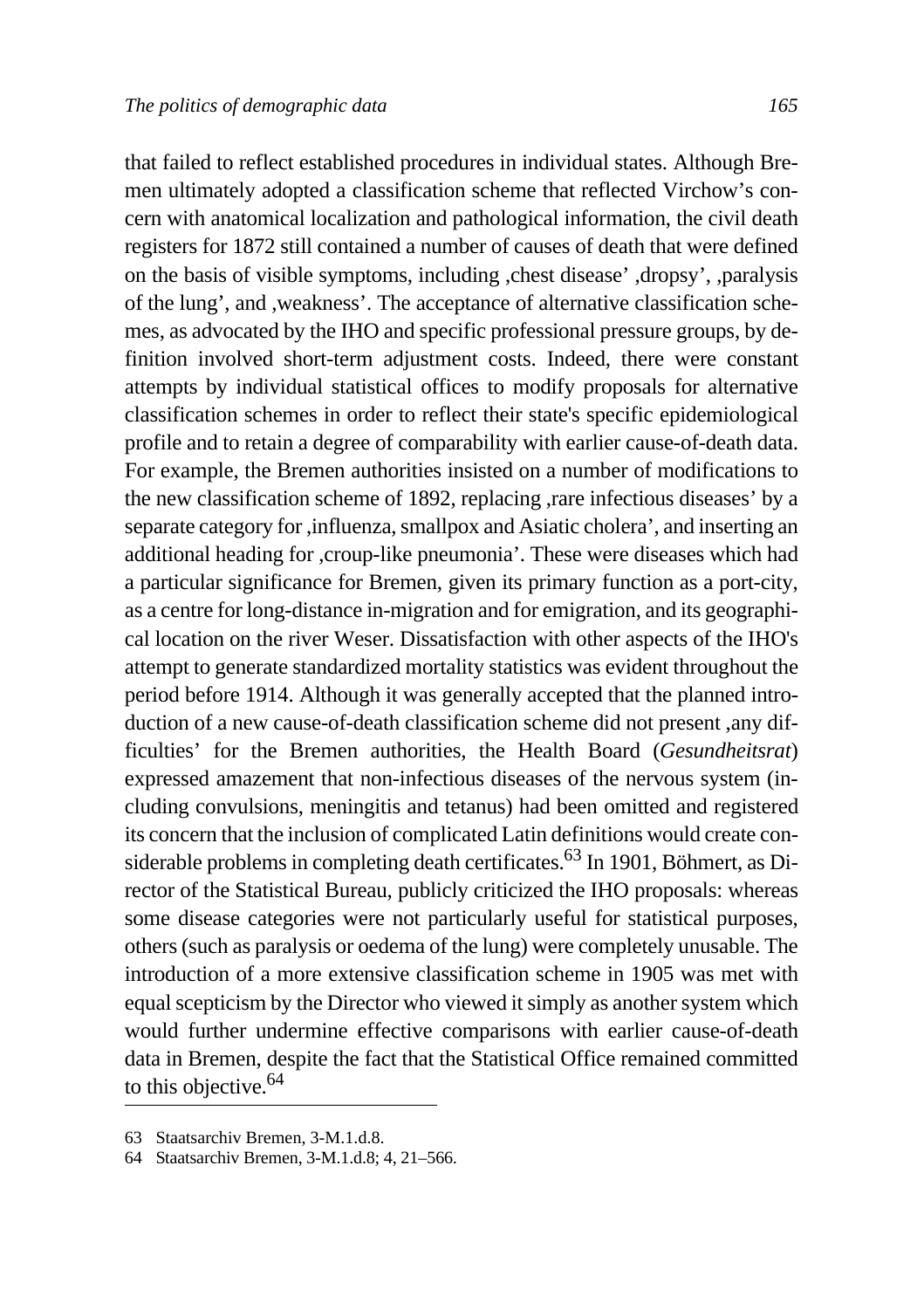On the other hand, the attempt to standardize both the collation and analysis of mortality data raised a number of methodological problems that continued to delay progress in the constituent states. Because of its port-city status and the presence of a considerable ,floating population' (including many emigrants), the Bremen Statistical Bureau throughout most of the nineteenth century had utilized the permanently resident population (*Wohnbevölkerung*) to calculate demographic rates, rather than the population actually resident in the city at any given point in time (*ortsanwesende Bevölkerung*). Given seasonal variations in the balance between temporary residents and temporary migrants, it was argued that a base line population derived from those entitled to be resident in Bremen was the only way to avoid any distortion created by the emigrant trade.<sup>65</sup> Bremen was the only federal state that insisted on this method of estimating mortality trends and its approach attracted stringent criticism. According to Wolffhügel, by excluding the deaths of ,foreigners' Bremen was able to present itself as one of the healthiest cities in the cheapest possible way, without installing a central water supply and without incurring any debts.<sup>66</sup> The situation was compounded by the fact that the IHO required all mortality data to be returned to Berlin on the basis of the 'actual' population, and a formal request to this effect was forwarded to the Deputation for Bremen Statistics in June 1878.67 The city-state authorities were forced to comply with imperial practice in compiling demographic statistics, but cause-of-death data were still calculated on the basis of the permanently resident population, primarily to retain comparability with earlier years. As a result, cause-of-death statistics had to be provided in two forms: firstly, for the state of Bremen based on the permanently resident population; and, secondly, for the port-city based on the population actually resident. It is interesting to note in this context that the editor of one of the local newspapers, the *Bremer Nachrichten*, was only prepared to publish quarterly or monthly mortality data if they were presented on the basis of the ,actual' population.<sup>68</sup>

A final problem that limited the ability of the statistical offices to effect necessary improvements in the collation and analysis of mortality data was their continued dependency on the cooperation of local physicians. In Bremen, for example, as a reaction to the severe smallpox epidemic, a decision was made in

<sup>65</sup> Bremisches Statistisches Amt (ed.), Die Berufs- und Betriebszählung vom 12.Juni 1907 im Bremischen Staate (Bremen, 1914).

<sup>66</sup> G. Wolffhügel, ,München – eine "Peststadt"?, Deutsche Vierteljahrsschrift für öffentliche Gesundheitspflege, VIII (1876), pp.523–541.

<sup>67</sup> Staatsarchiv Bremen, 4,57/4–6.

<sup>68</sup> Staatsarchiv Bremen, 4,57/4–6.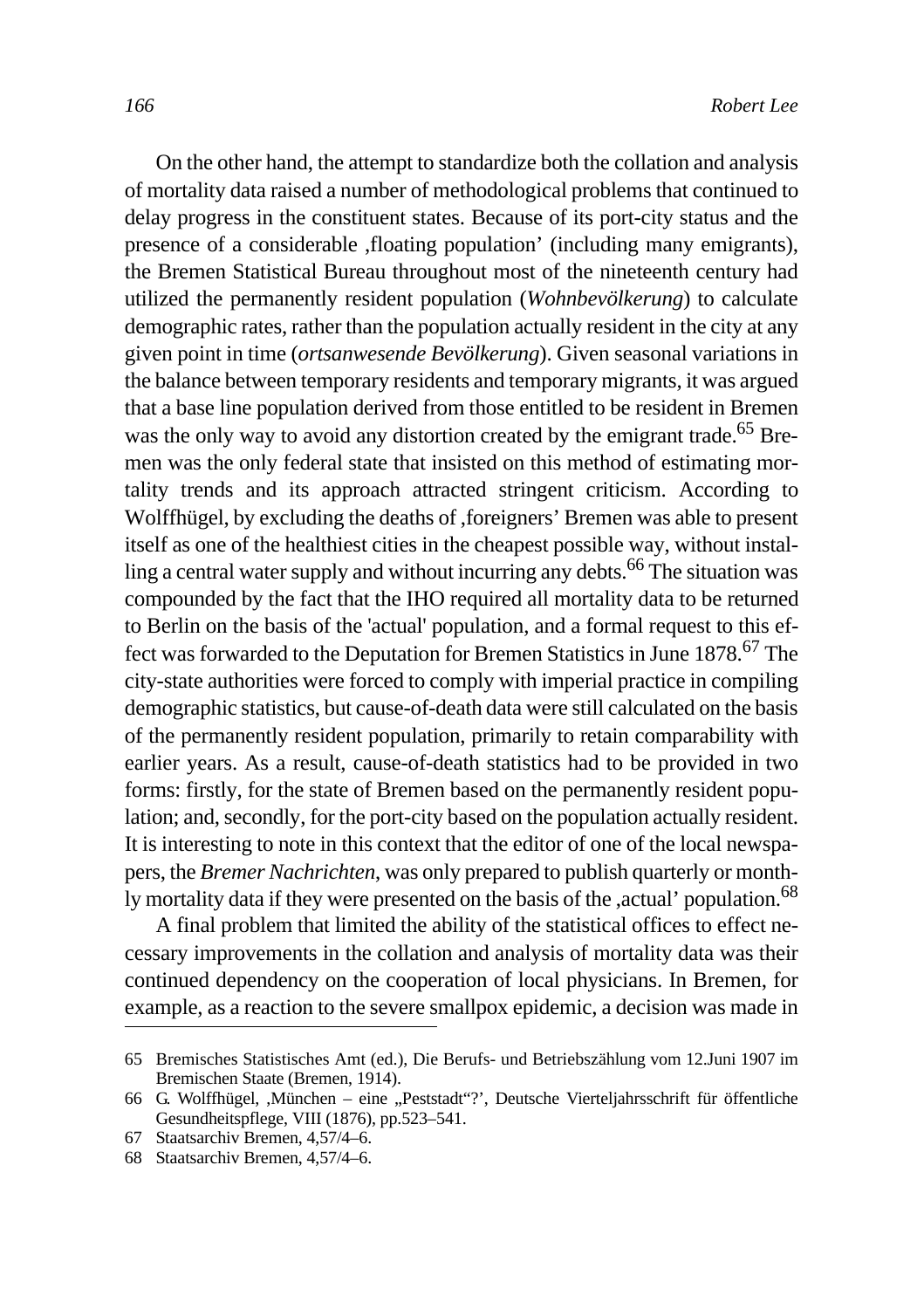1872 to introduce a weekly morbidity series (with a particular emphasis on diseases such as scarlet fever, measles, smallpox, abdominal typhus, meningitis and puerperal fever). The Medical Commission was hopeful that all local doctors would cooperate in returning the required disease-specific information, as the availability of improved statistical data would benefit the port-city's health and wellbeing. Eight physicians refused to respond to the official request: some ,foreign' practitioners were unwilling to participate and Dr Boekelmann simply indicated that ,statistics were not to his liking'. Although there was a gradual acceptance by members of the Medical Association of the need to cooperate with the port-city's medical authorities in providing morbidity and mortality data, by the mid-1880s a number of doctors still failed to fulfil their designated duties.<sup>69</sup> Given the limited scale of Bremen's administrative apparatus, the support of professional groups such as the local physicians was critical if further improvements in medical statistics were to be achieved. As in other German states and many areas of Europe, opposition from the medical profession or non-compliance by individual practitioners remained an important constraint on institutional reform particularly in the sphere of public health and the collation of cause-of-death data.<sup>70</sup>

The various directors of Bremen's Statistical Bureau during this period, however, were generally in favour of reform. Heinrich Frese openly advocated the compilation of a weekly mortality series by cause of death in 1871 using the model developed by English urban authorities, in order ,to stimulate the interest of the population in medical statistics and public health'. Böhmert at the beginning of the twentieth century was equally aware of the need for further convergence in reporting cause-of-death data, even through he remained highly critical of the IHO's proposals and the failure to adequately consult the federal states.<sup>71</sup> But because of institutional rigidities and the need to retain existing practices, if only for long-run comparative purposes, the rate of progress was slow. In general, the Bremen authorities responded rapidly to specific IHO requests and immediately distributed the official questionnaire relating to cancer patients in 1900, but the implementation of a uniform cause-of-death classifica-

<sup>69</sup> Staatsarchiv Bremen, 4,7–III.1.b.

<sup>70</sup> Even in the interwar period there were continuing complaints over the unwillingness of medical practitioners to acquire sufficient statistical knowledge and the quality of cause-ofdeath data was frequently compromised by the retention of professional confidentiality laws. See, A. Kasten, ,Die deutsche Reichs- und Landesgesundheitsstatistik', Allgemeines Statistisches Archiv, 17 (1928), p.150; Huber, ,Rapport sur les Modes de Constation des Décès'.

<sup>71</sup> Staatsarchiv Bremen, 3-M.1.d.1; 4,21–566.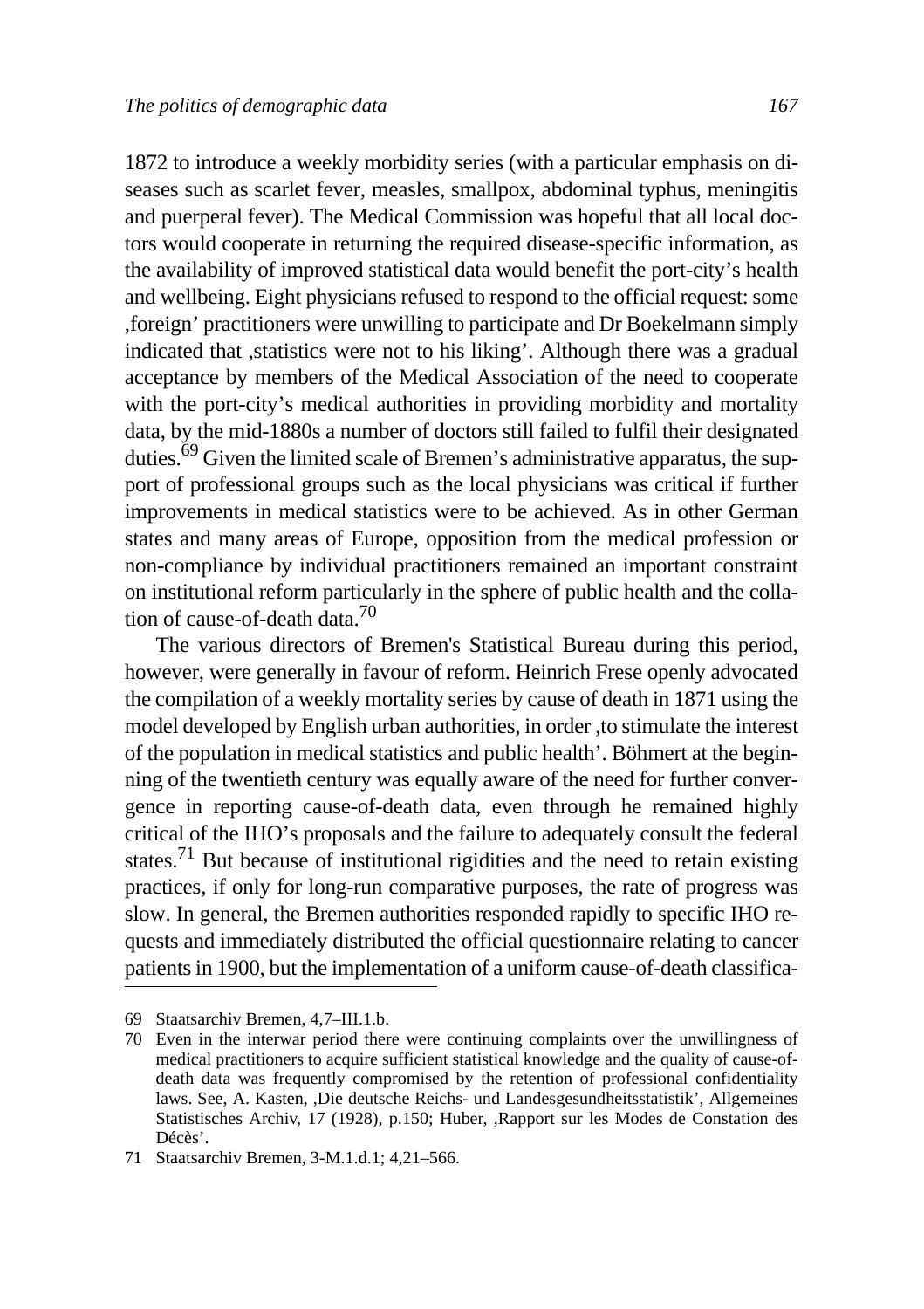tion scheme remained a contentious issue. Indeed, even after the outbreak of the First World War there was continuing uncertainty over how to register specific causes of death, when the Statistical Office in Baden sought advice as to whether soldiers who died of their wounds should be returned in the classification scheme under 21b (first-, or second-degree murder), or 21c (accidental or violent death). $72$ 

### **Conclusion**

The quality of mortality analysis remains dependent on the accuracy and reliability of vital registration, particularly in relation to cause of death. It is widely recognized that there is considerable misclassification of individual causes of death (for example, in respect to maternal mortality), problems in measuring registration coverage, and perceptible biases in national reporting systems. Even using the current ICD system there are persistent difficulties in identifying coherent pathological processes.<sup>73</sup> The example of Germany in the second half of the nineteenth century is instructive in this context, as it illustrates some of the underlying factors which hindered the long-run improvement of cause-of-death data at an international level. Despite the achievement of political unification in 1871 and the creation of central state agencies (such as the Imperial Statistical Office and the IHO), mortality data for demographic analysis remained of doubtful quality prior to the outbreak of the First World War and beyond. The retention of a federal state constitution reinforced existing institutional rigidities that prevented any rapid implementation of a uniform procedure for the collation, analysis and publication of mortality data. There had been growing pressure for the introduction of standardized mortality and morbidity statistics in Germany from the mid-nineteenth century onwards, but the federal structure of state power continued to influence, if not to determine, the precise configuration of government policy in this area. The IHO's efforts to move towards a uniform cause-of-death classification system were constantly frustrated by the historical embeddedness of bureaucratic practice and administrative policy in the individual federal states. Even at the end of the nineteenth century, there were still considerable differences in death registration procedures, in the range of notifi-

<sup>72</sup> Staatsarchiv Bremen, 3-M.1.d.8; 3–M.1.d.21.

<sup>73</sup> P. Magnin, D. Raudrant, J-M. Thoulon, G. Magnin and B.De Rochambeau, ,La mortalité maternelle en France et ses incertitudes', Bulletin de l'Academie Nationale de Medecine, 172, 8 (1988), pp.213–222; L. T. Ruzicka and A.D.Lopez, ,The use of cause-of-death statistics for health situation assessment: national and international experiences', World Health Statistics Quarterly, 43, 42 (1990), pp.249–258; Meslé, ,Classifying causes of death'.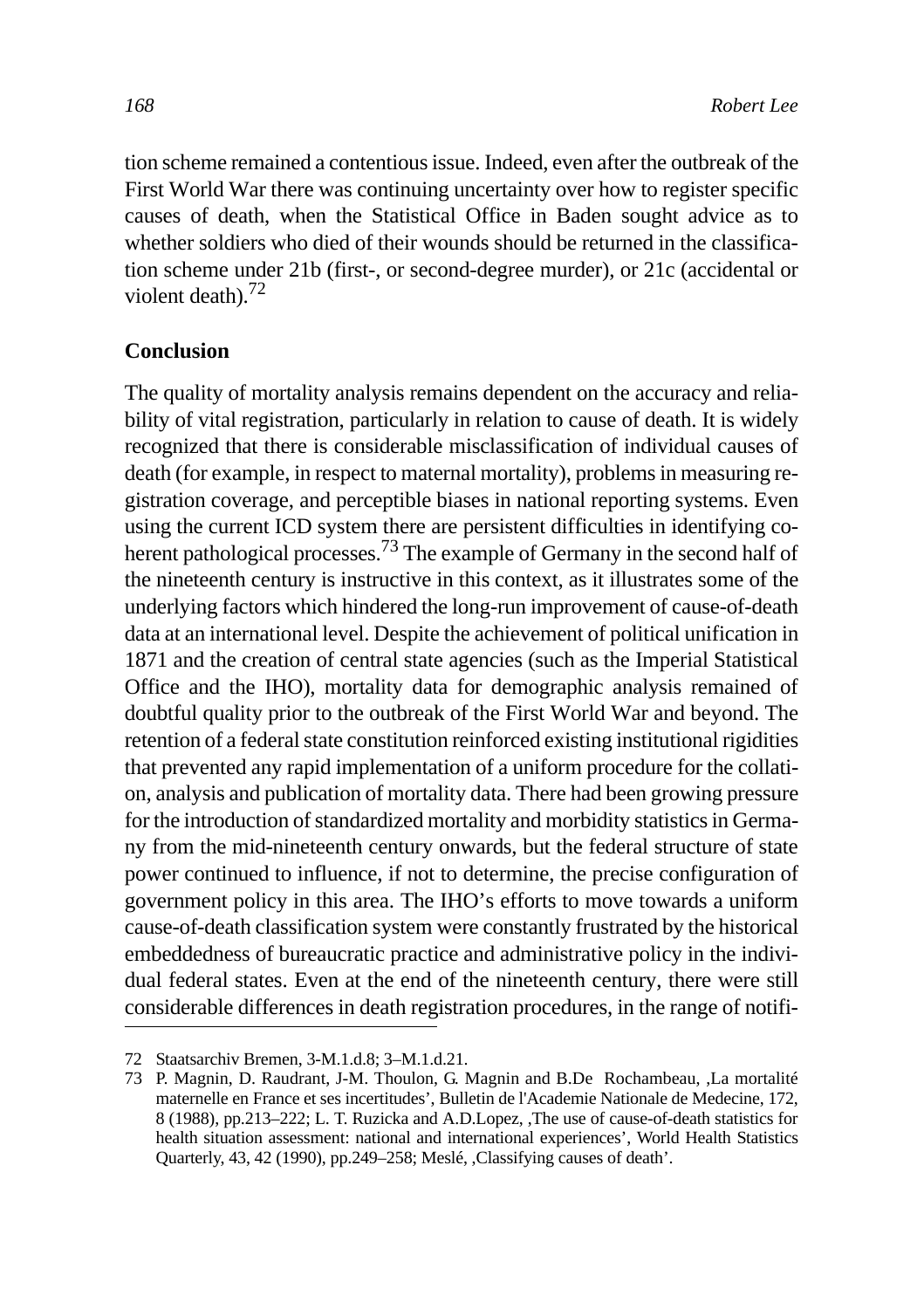able diseases and, most importantly, in the extent of compulsory post-mortem examinations. It was not until 1905 that Germany finally adopted a standardized scheme for classifying causes of death and it did not introduce the ICD system until 1932.

Official recognition of the need to secure greater uniformity in cause-ofdeath registration, reinforced by the activities of various pressure groups, both within Germany and internationally, helped to lay the basis for some improvement in the quality and range of mortality analysis. For example, by the earlytwentieth century the Bremen Statistical Office was publishing time-series data on cause of death by age group on a regular basis and had been able to carry forward detailed assessments of infant and child mortality by social class, the impact of housing conditions on mortality trends, as well as the death rate from specific diseases, such as cancer and tuberculosis. The proportion of deaths of indeterminate cause had also fallen to under two per cent.<sup>74</sup> Indeed, contemporary developments in mortality analysis were not solely dependent on the achievement of a uniform classification system, as individual states were still able to generate consistent mortality data on the basis of their specific approach to cause-of-death registration. In Bremen, the authorities had introduced a weekly report on morbidity trends focusing on important acute infectious diseases (including scarlet fever, measles, smallpox and whooping cough) well before the IHO's request for similar data.

The available evidence indicates that opposition from the constituent states to the standardization of mortality and morbidity data was not simply a function of ,national' sovereignty or a narrow-minded commitment to retain long-established administrative practices. The adoption of an alternative cause-of-death classification system, as advocated by the IHO, involved significant adjustment and transaction costs, and would have caused reporting discontinuities with earlier mortality data. The continued failure of many states to adopt a rigorous post-mortem examination system also undermined the case for greater convergence in cause-of-death registration. Not only did the proposed IHO scheme fail to reflect fully the specific epidemiological

<sup>74</sup> C. O. Berendt, ,Die Sterblichkeit der Kinder von weniger als fünf Jahren im bremischen Staatsgebiet in den Jahren 1901–1905 mit besonderer Berücksichtigung der unehelichen Kinder', Mitteilungen des Bremischen Statistischen Amts im Jahre 1906, 2 (1906), pp.1–20; J. Funk, ,Die Sterblichkeit nach sozialen Klassen in der Stadt Bremen', Mitteilungen des Bremischen Statistischen Amtes im Jahre 1911, 1 (1911), pp.1–11; W. Böhmert, ,Todesfälle an Tuberkulose und Krebs 1900–1930 nach Altersklassen, insbesondere in Bremen', Jahrbuch für Nationalökonomie und Statistik, 135 (1931), pp. 236–267; Jahrbuch für Bremische Statistik, Jahrgang 1910 (Bremen, 1910), p. 39.